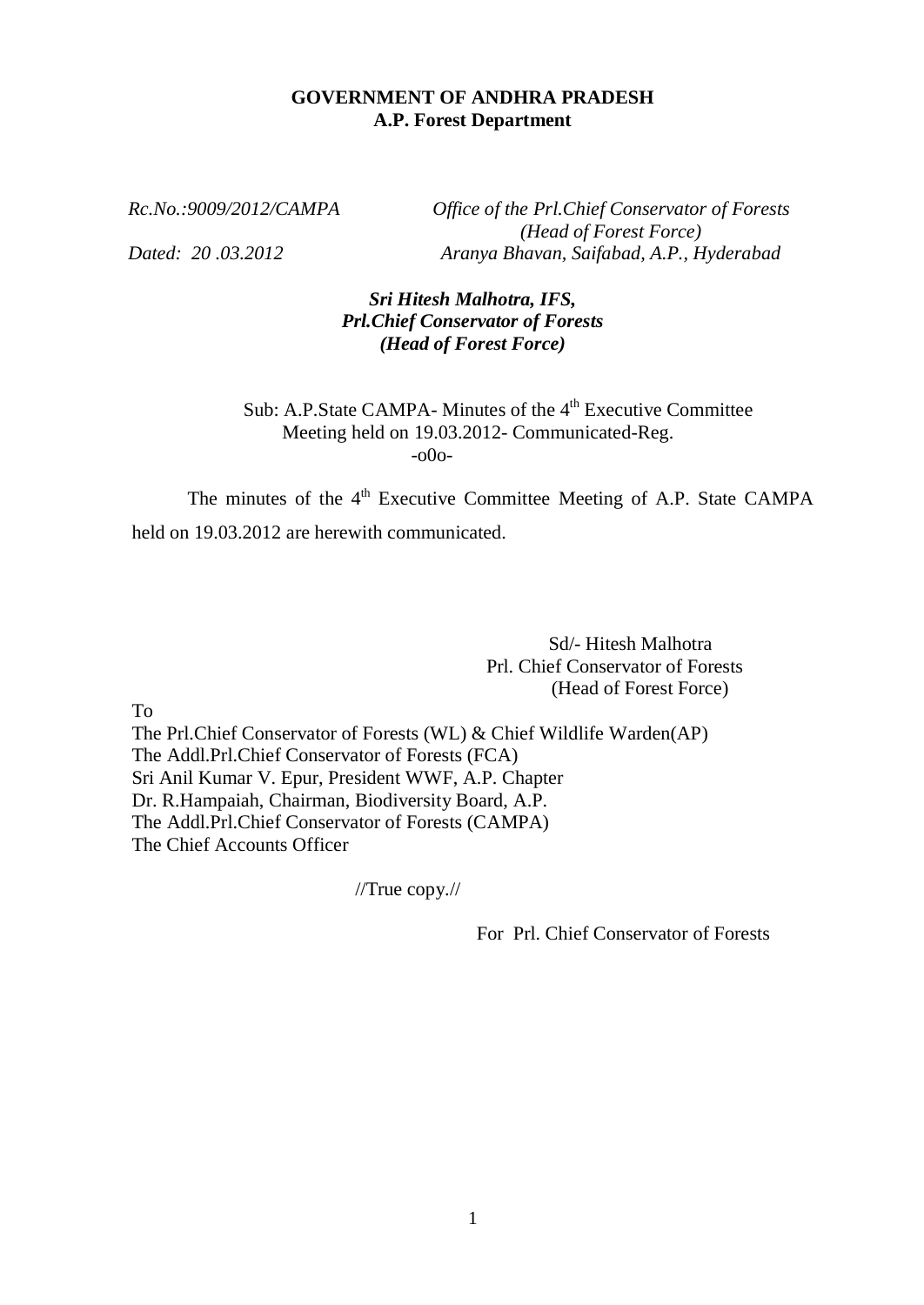#### **MINUTES OF THE 4 TH EXECUTIVE COMMITTEE MEETING OF AP STATE CAMPA HELD ON 19.03.2012 IN THE O/O PRL.CCF(HOFF), AP, HYDERABAD.**

### $\leftarrow 0 \rightarrow 00 \leftarrow 0 \rightarrow$

*The following members of the Executive Committee were present:*

| 1. Sri Hitesh Malhotra, IFS,<br>Prl. Chief Conservator of Forests                                   | <b>Chairman</b>         |
|-----------------------------------------------------------------------------------------------------|-------------------------|
| 2. Sri S.V.Kumar, IFS,<br>Prl. Chief Conservator of Forests (WL) &<br>Chief Wildlife Warden         | <b>Member</b>           |
| 3. Dr. R. Hampaiah,<br>Chairman, Biodiversity Board, AP, Hyderabad.                                 | <b>Member</b>           |
| 4. Sri Anil Kumar V. Epur,<br>President WWF, AP Chapter                                             | <b>Member</b>           |
| 5. Sri A.V.Joseph, IFS<br>Addl.Prl.Chief Conservator of Forests (CAMPA)                             | <b>Member Secretary</b> |
| 6. Sri S.B.L.Misra, IFS,<br>Addl.Prl.Chief Conservator of Forests (FCA)                             | <b>Member</b>           |
| 7. Sri. Peekala Naik,<br>A.O. Head Office<br>Chief Accounts Officer,<br>O/o Prl.CCF, AP, Hyderabad. | <b>Member</b>           |

The Chairman, Executive Committee welcomed the members to the fourth meeting of the Executive Committee of A.P. State CAMPA. He welcomed the renomination of the two NGO Members viz., Sri.Anil.K.V.Epur and Dr.R.Hampaih in the CAMPA Executive Committee and called for the suggestions from the Members on the 2012-13 proposals before placing the same to the AP State CAMPA Steering Committee for approval and implementation in the state.

*The following agenda items were presented and discussed:*

- 1. Overview of A.P. State CAMPA.
- 2. Follow-up of the Minutes of  $3<sup>rd</sup>$  Executive Committee meeting held on 31.03.2011.
- 3. Funds released so far by Ad-hoc CAMPA, New Delhi to A.P. State CAMPA
- 4. Approval of revised APO 2011-12 of CA and NPV component.
- 5. Progress of works for the year 2011-12 for CA component CA / Addl.CA / Penal CA / Safety Zone .
- 6. Progress of works for the year 2011-12 for NPV component NFM/ F&WLP/ FFM/ BD & ET/ R&D, CB/ I&CT & ID&M .
- 7. Approval and regularization of expenditure incurred from interest amount on CAMPA Account during the year 2011-2012 in addition to approved APO.
- 8. Approval of Annual Plan of Operations for the year 2012-13 for CA component CA / Addl.CA / Penal CA / Safety Zone / Tree Extraction/CAT.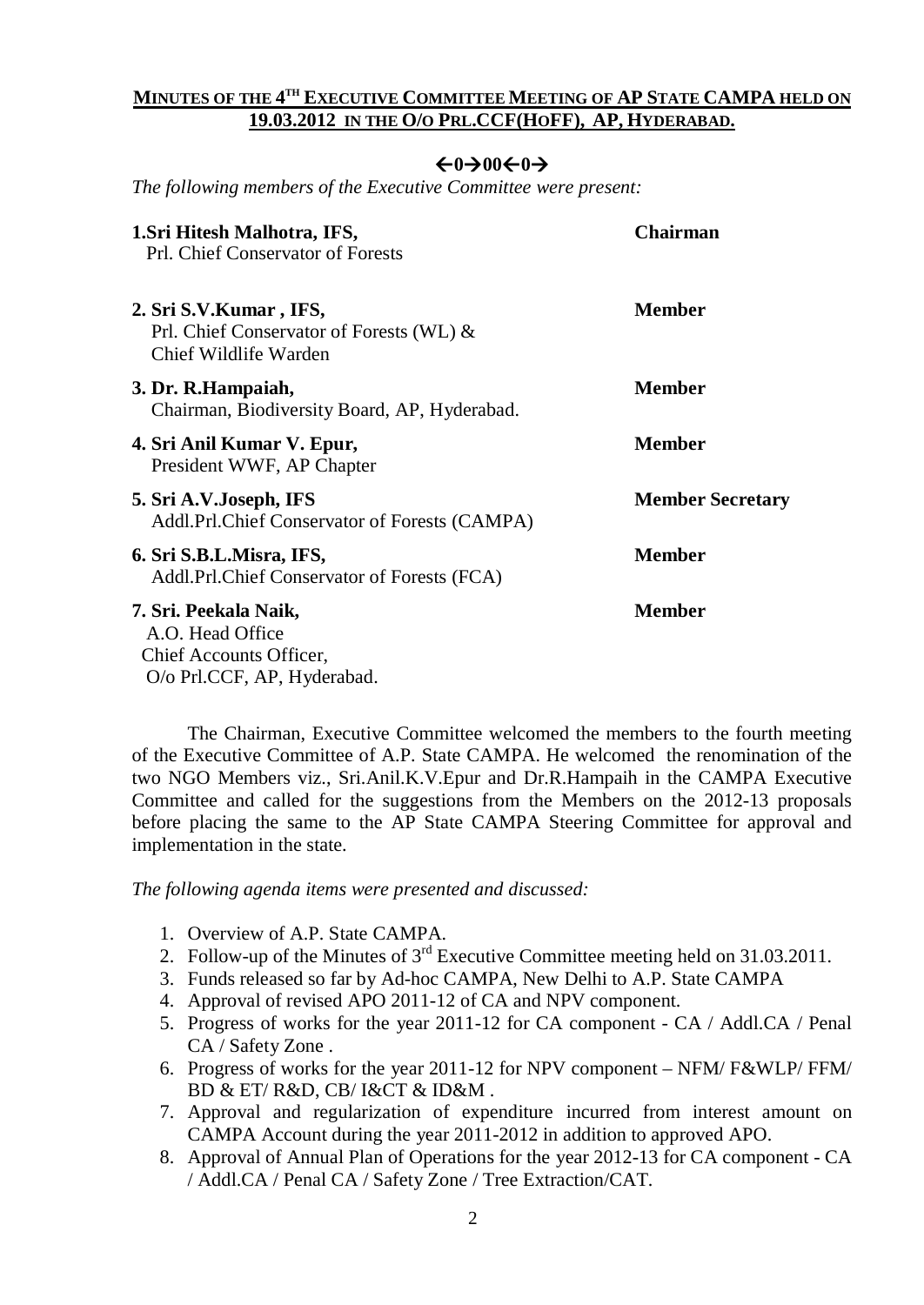- 9. Approval of Annual Plan of Operations for the year 2012-13 for NPV component.
- 10. Approval of Annual Plan of Operations for the year 2012-13 for AP State CAMPA.
- 11. Appraisal of expenditure 2010-11 audited by the Chartered Accountants after reconciliation.
- 12. Suggestions received from members of the Executive Committee AP State CAMPA.

The decisions of the Executive Committee of AP State CAMPA in the  $4<sup>th</sup>$  meeting held on 19.03.2012 are as follows:

#### **1. Overview of A.P. State CAMPA**

The APCCF(CAMPA) informed the members the approval of the Steering Committee during its  $3<sup>rd</sup>$  meeting held on 03.05.2011 in which the APO 2011-12 was approved for Rs. 22800.00 lakhs.

The members of the committee noted the information.

#### 2. Follow-up of the minutes of the 3<sup>rd</sup> Executive Committee meeting of A.P. State **CAMPA held on 31.03.2011 and suggestions of earlier Executive Committee meetings.**

The APCCF (CAMPA) gave a detailed presentation on the follow up of actionable points of the  $3<sup>rd</sup>$  Executive Committee meeting minutes held on 31.03.2012 and the latest status of the same.

The members appreciated the initiative taken by the department in implementing the various activities taken up consequent to the  $3<sup>rd</sup>$  meeting.

#### **3. Funds released so far by Ad-hoc CAMPA, New Delhi to A.P. State CAMPA**

The APCCF(CAMPA) informed the members that the Ministry of Environment and Forests, Government of India vide their D.O.No.13-1/2009/CAMPA, Dt: 30.11.2009 have released an amount of Rs.8,978.32 lakhs and subsequently released an amount of Rs.12,074.44 lakhs to the A.P.State CAMPA in the year 2010. Further an amount of Rs 11,857.00 lakhs was released to the AP State CAMPA for the year 2011 on 23.08.2011.

From this amount so far Rs.26521.491 lakhs was transferred to the zero balance savings accounts of CFs / CCFs (field officers) for implementing CAMPA as per approved APOs of the years 2009-10; 2010-11 and 2011-12. An amount of Rs.1086.965 lakhs was spent during 2009-10 and Rs. 8282.856 lakhs during 2010-11. During the year 2011-12 an amount of Rs 12555.173 lakhs is spent upto 29.02.2012.

The members of the committee noted the information.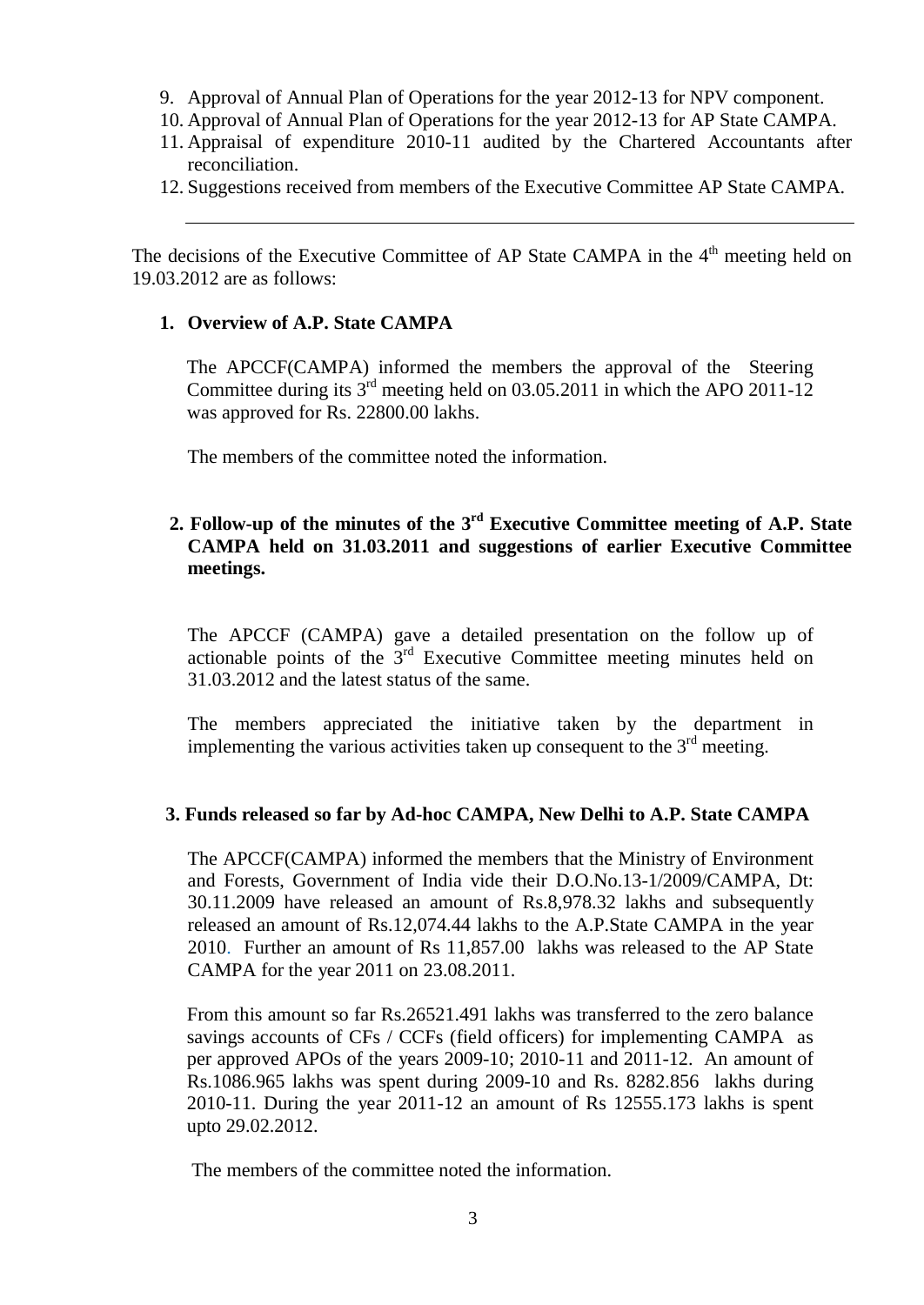#### **4. Revision of APO -2011-12 for CA & NPV and approval.**

The APCCF(CAMPA) appraised the committee on the items not permitted by the National Ad-hoc CAMPA vide their ref. no.15–2/2011– CAMPA(And.P) dt:23.08.2011.Accordingly TA and establishment of a Geomatic centre were deleted from the APO 11-12 and expenditure on other items viz., expenditure on telephones and furniture, Ecotourism, maintenance of rest house and office buildings were restricted to expenditure already incurred upto 31<sup>st</sup> August, 2011. Instructions were also issued to the field officers accordingly.

Regarding expenditure towards POL and communication charges, Government was informed that in the interest of forests and wildlife protection, the field staff have been instructed to continue incurring expenditure on propulsion charges of frontline staff vehicles and communication charges so as not to compromise on protection aspects.

The Committee was also appraised that the issues restricted by Ad-hoc CAMPA were discussed during the recent  $4<sup>th</sup>$  meeting of National CAMPA Advisory Council (NCAC) on  $25<sup>th</sup>$  January, 2012. The Principal CCF (HoFF), A.P. Forest Department participated in the NCAC meeting as a Special invitee and requested for consideration and inclusion of POL and Communication charges to frontline staff in the APO of A.P.State CAMPA. A view is yet to be taken by NCAC for permitting POL and Communication charges in APO 11-12 of CAMPA.

Also funds were released to the department under Intensification of Forest Management, DET and  $13<sup>th</sup>$  Finance Commission Funds which were utilised for the activities included in CAMPA. Savings are also due to actual expenditure and adoption of actual wage rates.

Reduction in outlay is also due to change of techniques in plantation modules and implementing certain works in raising year instead of during advance operations.

Hence the reduction from approved APO NPV 2011-12 of Rs. 22800.00 lakhs to Rs. 16961.917lakhs.

The members of the committee approved the revised APO 2011-12.

#### **5. Progress of works for the year 2011-12 for CA/Addl. CA/ Penal CA/ Safety Zone/ Extraction of Tree Growth upto 29.02.2012.**

The APCCF(FCA) gave a detailed report on progress of works under CA during 2011-12 under CA/Addl.CA/ Penal CA/ Safety Zone/ Tree Extraction for an amount of Rs.907.28 lakhs (upto end of February 2012) to the committee.

The members of the committee noted the progress of works under CA 2011-12.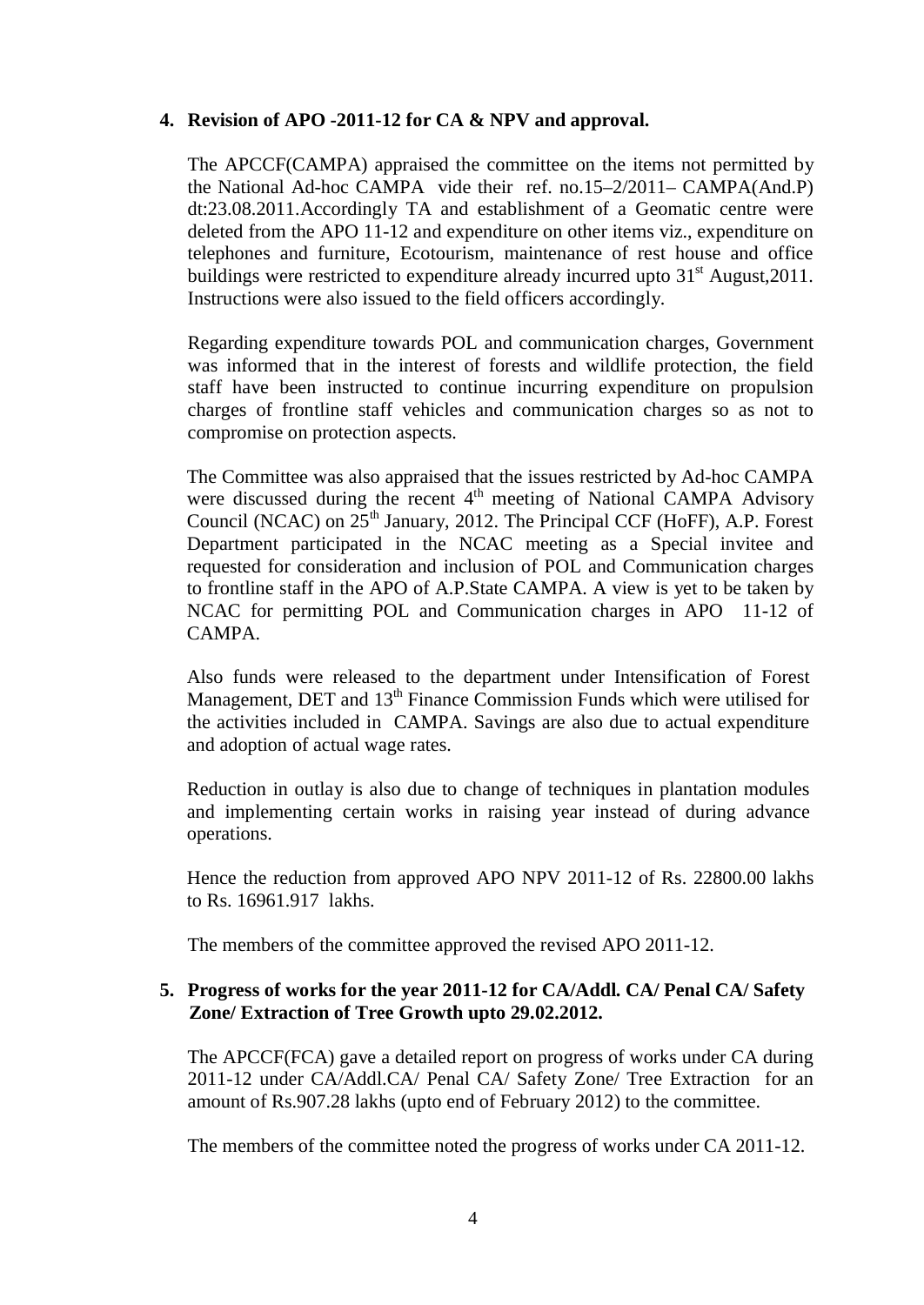#### **6. Progress of works for the year 2011-12 for Net Present Value (NPV).**

The APCCF(CAMPA) appraised the committee about progress of works under NPV during 2011-12 for an amount of Rs.116,47.89 lakhs .

The members of the committee noted the progress of works under NPV. The achievements under various components during 2011-12 were also presented to the committee.

### **7. Approval and regularization of expenditure incurred from interest accrued on CAMPA funds during the year 2011-12 in addition to components approved in APO**

In addition to the approved APO, to protect the forests; promote afforestation; strengthen the frontline staff; store and protect seized material; to legally clinch the offence cases, to build awareness on forest conservation, wildlife conservation and the sacrifices made by the forest personnel in discharge of their duties are remembered through Martyrs' Day and celebration of Vanamahotsava and Wildlife Week celebrations an expenditure of Rs. 54.475 lakhs was incurred from the interest accrued on CAMPA funds during the year 2011-12.

The Executive Committee ratified the expenditure incurred.

### **8. Approval of Annual Plan of Operations for the year 2012-13 for CA / Addl.CA / Penal CA / Safety Zone / Biodiversity.**

The committee agreed to the Annual Plan of Operations 2012-13 for CA / Addl.CA / Penal CA / Safety Zone / Extraction of Tree Growth/ CAT for an outlay of Rs.1907.802 lakhs. Component wise details are given below.

| S.<br>No. | <b>Component</b>                                    | <b>Fin. Outlay</b> |
|-----------|-----------------------------------------------------|--------------------|
|           |                                                     | (Rs. in lakhs)     |
|           | CA                                                  | 1497.851           |
| 2         | Addl. CA/ Penal CA                                  | 121.881            |
| 3         | Safety Zone                                         | 27.896             |
|           | Extraction of Tree Growth for diverted forest areas | 77.770             |
| 5         | Catchment Area Treatment.                           | 188.404            |
|           | <b>TOTAL</b>                                        | 1907.802           |

The component wise details of physical and financial targets of APO for the year 2012-13 under CAMPA – CA are enclosed in Annexure – II.

The APCCF(FCA) appraised the members of the procedures followed for implementing the conditions stipulated by MoEF while diverting forest areas and raising of Compensatory afforestation in CA lands handed over by the User Agency to the Forest Department. He also explained about the Monitoring Committees constituted by the State Government for monitoring implementation of all the conditions stipulated in general and implementation of Rehabilitation & Resettlement Package / Plan in particular.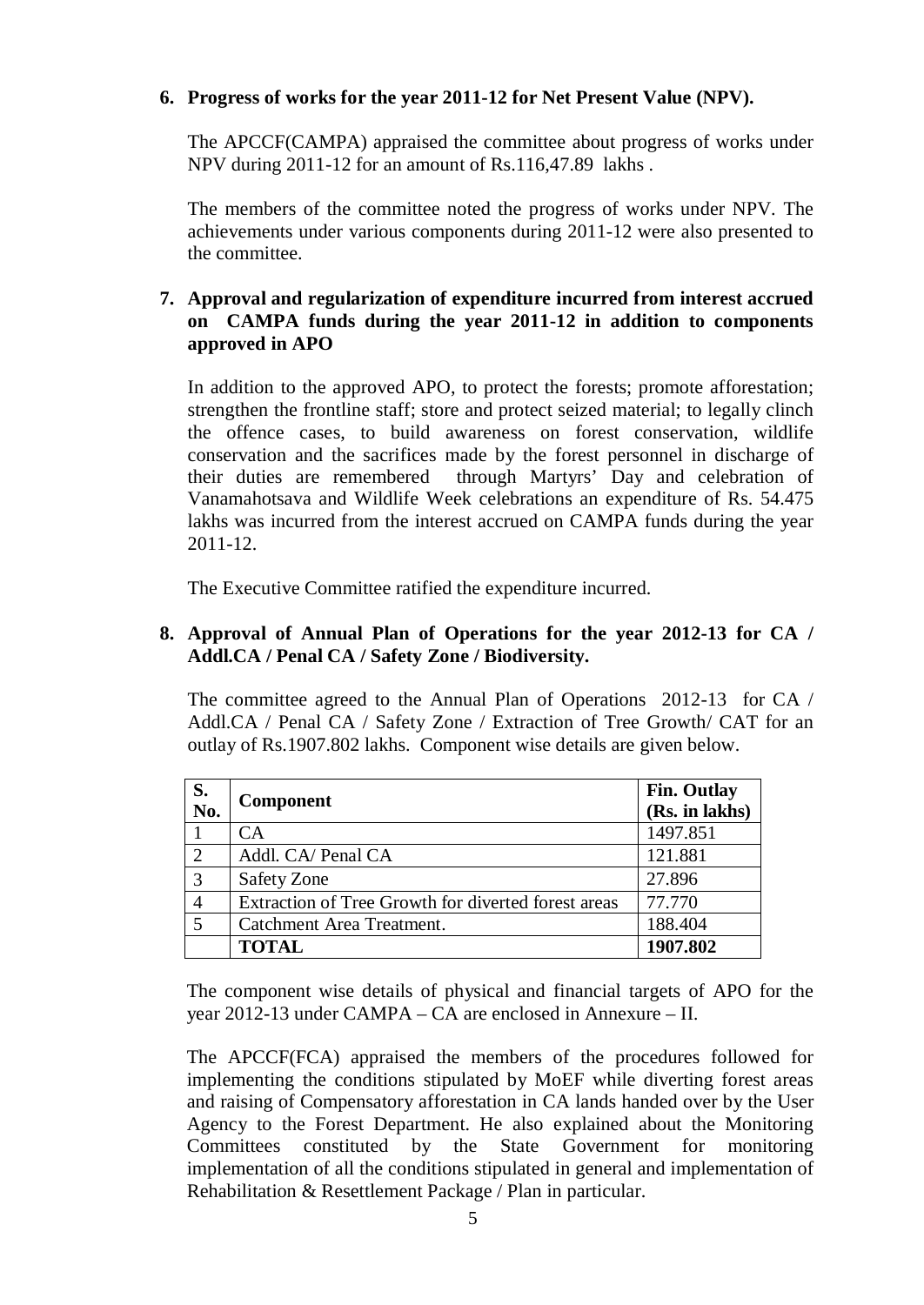#### **9. Approval of Annual Plan of Operations for the year 2012-13 for NPV.**

The committee agreed to the Annual Plan of Operations 2012-13 for NPV for an outlay of Rs.18,211.73 lakhs for implementing during the year 2012-13. Component wise details are given below( Annexure III to XI ):

| SI.           | <b>Component</b>                      | <b>Total Amt. for 2012-13</b> |
|---------------|---------------------------------------|-------------------------------|
| No.           |                                       | <b>Rs. In Lakhs</b>           |
|               | Natural Forest Management (NFM)       | 6283.00                       |
| 2             | Forest Protection(FP)                 | 6900.00                       |
| $\mathcal{R}$ | Forest Fire Management (FFM)          | 240.00                        |
| 4             | <b>Biodiversity Conservation(BDC)</b> | 2500.00                       |
| 5.            | Research & Development(R&D)           | 381.97                        |
| 6             | Capacity Building(CB)                 | 1106.76                       |
|               | Information Technology and            | 800.00                        |
|               | Communication(IT&C)                   |                               |
|               |                                       | 18211.73                      |

The members agreed for the inclusion and continuation of outlay towards patrolling and communication charges for the frontline staff in the Forest Protection Component of NPV APO 12-13,in the interest of forest and wildlife protection. More degraded forest areas are being taken up for planting Miscellaneous species, non-teak secondary hardwood species and native species in Barren Hill afforestation under Natural Forest Management. Plantations are taken up in series in a location to ensure continuous protection and conservation.

The members were appraised by the Prl.CCF (WL) and Chief Wildlife Warden that Rs.175 lakhs have been provided for conservation activities in Kawal WLS during 2012-13. He also informed that Ex-situ Conservation activities are taken up in the Animal Breeding Centres, Animal Complexes and in Zoological Parks.

### **10. Approval of Annual Plan of Operations for the year 2012-13 for Rs. 20500.00 Lakhs.**

The committee agreed to the Annual Plan of Operations 2012-13 of AP State CAMPA for an outlay of Rs.20500.00 lakhs for implementing during the year 2012-13. This includes 2% of annual outlay of CA and NPV towards monitoring and evaluation of implementation of CAMPA in the state as per the ICCMES (Integrated Concurrent CAMPA Monitoring and Evaluation System) Project guidelines of Ad-hoc CAMPA. ICCMES is now termed as e-Green Watch for which a Committee under the Chairmanship of the Addl.DG of Forests (FCA), Ministry of Environment & Forests (MoEF), GoI has been constituted to evolve guidelines and finalise the Integrated Monitoring and Evaluation System The Prl,CCF(HoFF), A.P. Forest Department is a member of the Committee.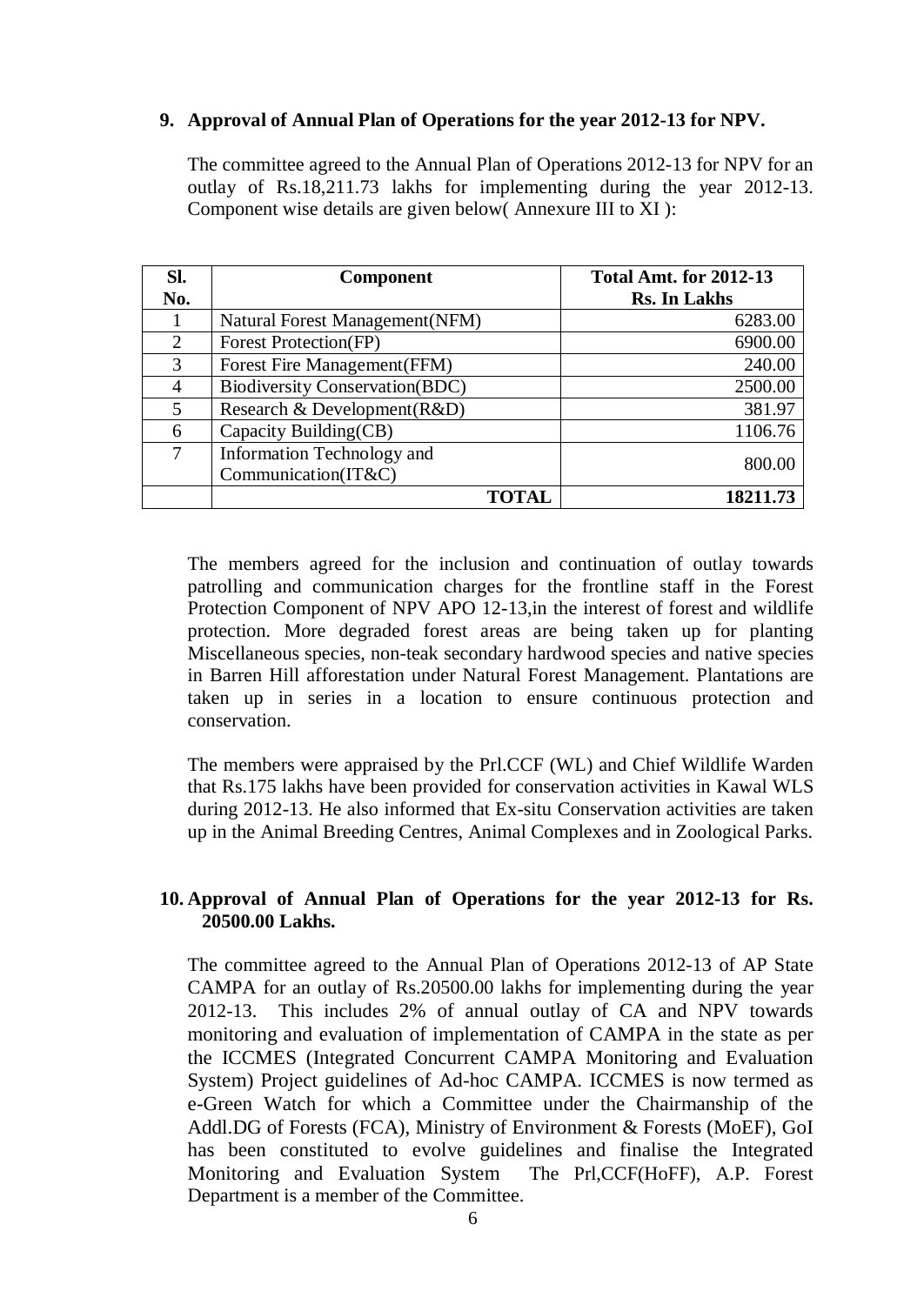Major Component wise details are given below (Annexure I):

|         |                                                      | Rs. In lakhs                  |
|---------|------------------------------------------------------|-------------------------------|
| Sl. No. | <b>Component</b>                                     | <b>Total Amt. for 2012-13</b> |
|         | CА                                                   | 1907.80                       |
|         | <b>NPV</b>                                           | 18211.73                      |
| 3       | 2% of Annual outlay for Monitoring and<br>Evaluation | 380.47                        |
|         | <b>GRAND TOTAL APO 2012-13</b>                       | 20500.00                      |

#### **11. Appraisal of expenditure 2010-11 audited by the Chartered Accountant after reconciliation.**

The committee noted the audited expenditure for 2010-11 for an amount of Rs. 8282.856 lakhs and appreciated the Audit reconciliation.

### **12. Suggestions received from members of the Executive Committee AP State CAMPA**

Several suggestions were made by the members Sri.Anil.K.V.Epur and Dr.R.Hampaiah.

The following are the decisions taken on the suggestions:

- i) To conduct short workshops to sensitise the print and electronic media on forest and wildlife issues under the Capacity Building Component of NPV APO 12-13.
- ii) To explore the possibility of tracking the position/ location of frontline staff provided with communication facility under CUG through service provider under Forest Protection Component.
- iii) To install solar powered water pumping system in Protected Areas as was installed at Farhabad of NSTR for providing water in kuntas and saucer pits during lean season under Biodiversity Component, specially in GBM in NSTR, Nekkanti and Pechcheruvu of Markapur Division and Kawal Wild Life Sanctuary.This can be used for fighting the fire in the forests also.
- iv) Monitoring the predator-prey relationship through camera traps in NSTR and Kawal WLS under Biodiversity Conservation Component.
- v) To continue the Conservation of Sea Turtles from Srikaulam to Nellore coast under Biodiversity Conservation Component annually.
- vi) To continue to involve credible wildlife NGOs in wildlife research and data collection, awareness building and Wildlife Extension and Education under Biodiversity Conservation Component.
- vii) Wildlife Wing to prepare a proposal for recycling of water through biological treatment as a pilot project in Nehru Zoological Park, Hyderabad for dovetailing funds from CZA and other schemes.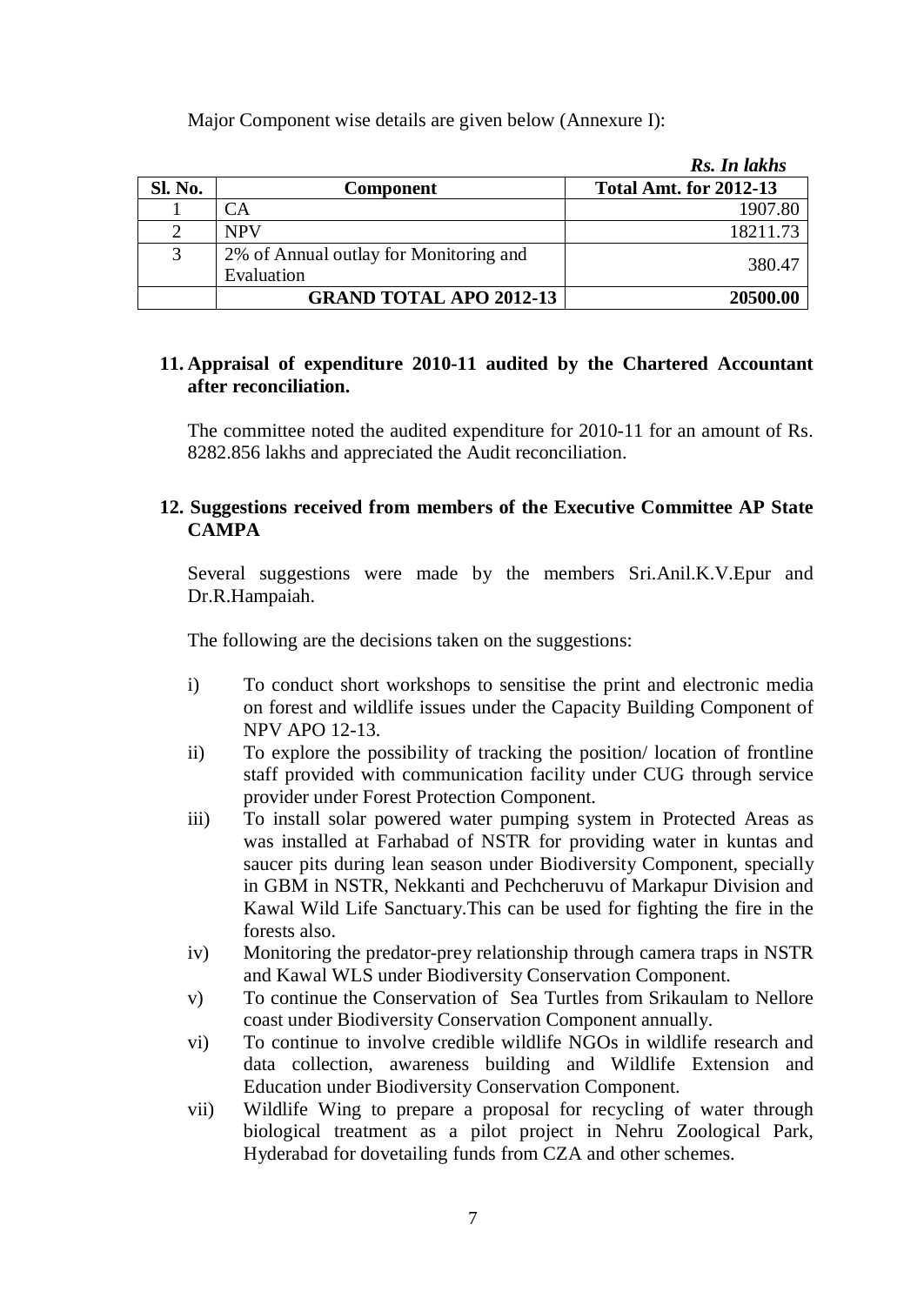The meeting concluded with thanks to the Chair.

Sd/- Hitesh Malhotra Principal Chief Conservator of Forests (Head of Forest Force)

//True Copy//

For Prl. Chief Conservator of Forests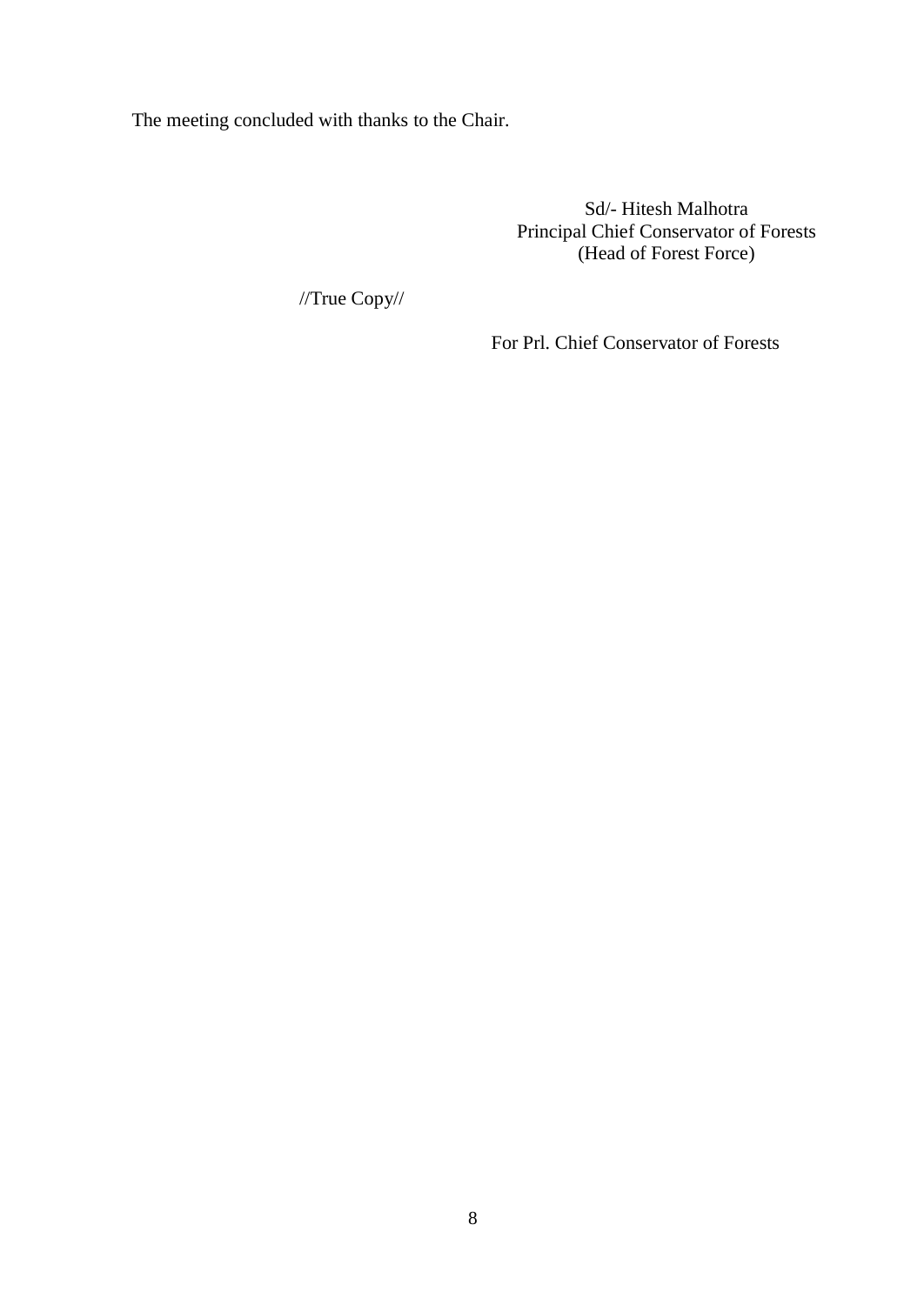# **ANNEXURE – I**

### **COMPONENT WISE REQUIREMENT OF FUNDS UNDER CAMPA –FOR THE YEAR 2012-13**

| Sl.<br>No.     | <b>Components</b>                      | <b>Financial outlay</b><br>Rs. in Lakhs. |
|----------------|----------------------------------------|------------------------------------------|
|                | <b>Compensatory Afforestation (CA)</b> | 1907.802                                 |
| $\overline{2}$ | <b>Net Present Value (NPV)</b>         | 18211.730                                |
| 3              | <b>Monitoring and Evaluation</b>       | 380.468                                  |
|                | <b>Total</b>                           | 20500.000                                |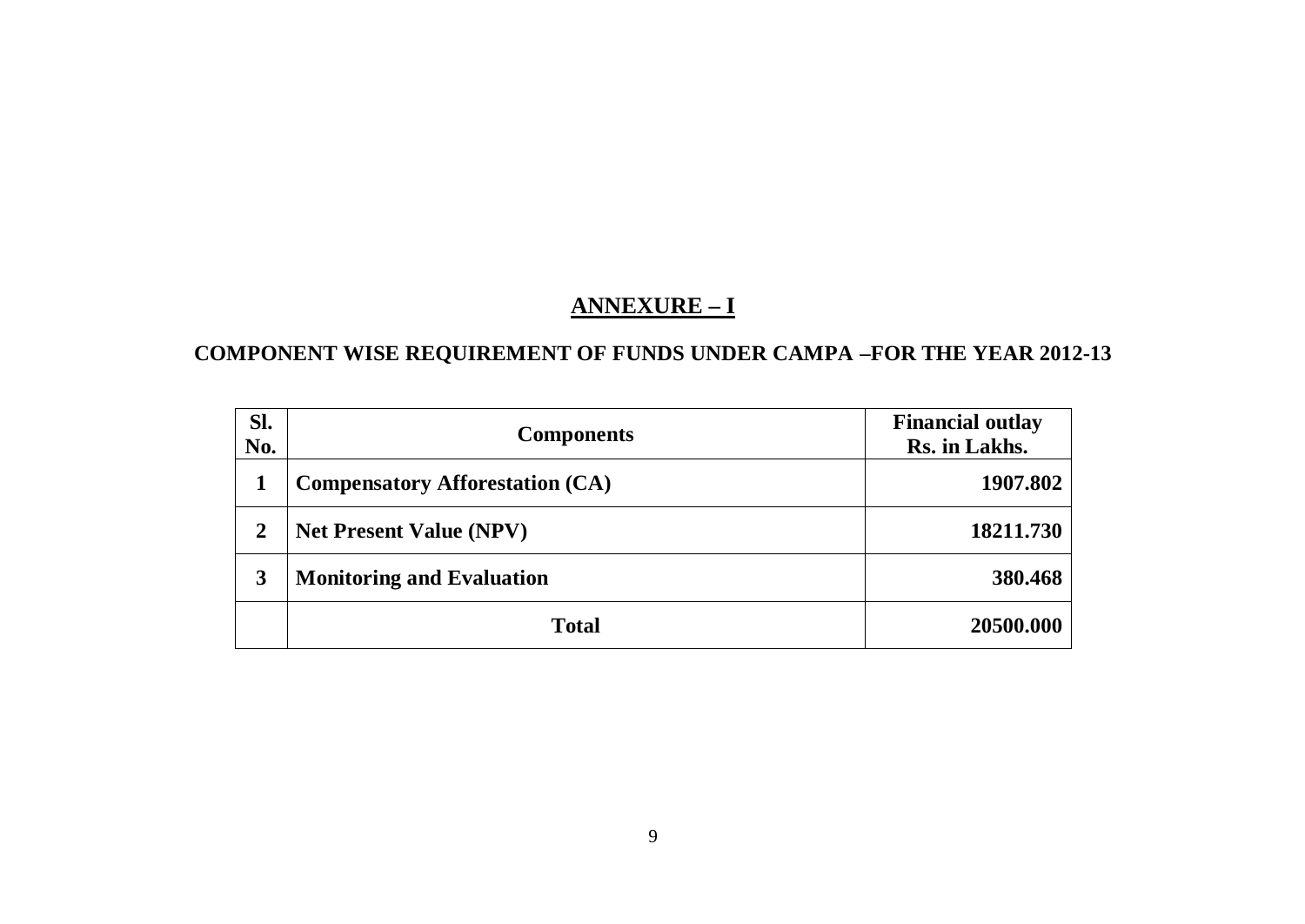# **ANNEXURE – II**

# **CATEGORY WISE REQUIREMENT OF FUNDS UNDER CAMPA – CA FOR**

| SI.                     | <b>Components</b>                                           | $\boldsymbol{R}$ |
|-------------------------|-------------------------------------------------------------|------------------|
| No.                     |                                                             | <b>Phy</b> in    |
| $\mathbf{1}$            | <b>Compensatory Afforestation</b>                           | 1482.28          |
| $\overline{2}$          | <b>Addl.CA/Penal CA.</b>                                    | 80.7             |
| 3                       | <b>Safety Zone.</b>                                         | 22.43            |
| $\overline{\mathbf{4}}$ | <b>Extraction of tree growth from diverted forest areas</b> | 2,05,859         |
| 5                       | <b>Catchment Area Treatment Plan</b>                        |                  |
|                         | <b>Total</b>                                                | 1585.43          |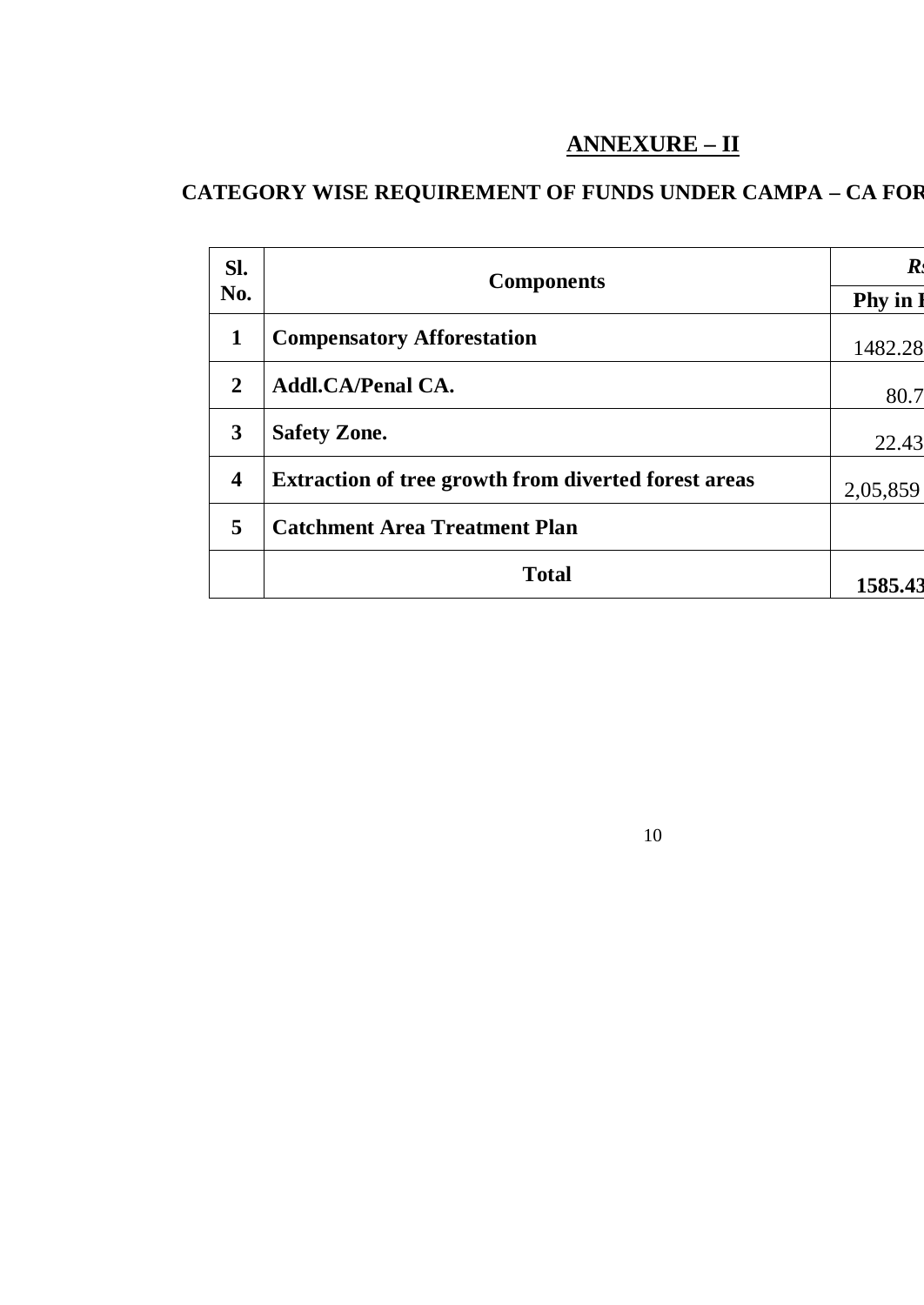# **ANNEXURE – III**

# *ABSTRACT*

11

# Annual Plan of Operations for Net Present Value for the year 2

| SI.<br>$\bf No$ | <b>Components</b>                                 | Tota |
|-----------------|---------------------------------------------------|------|
| 1               | Natural Forest Management (Planting in 11,248 ha) |      |
| 2               | <b>Forest Protection</b>                          |      |
| 3               | <b>Forest Fire Management</b>                     |      |
| $\overline{4}$  | <b>Biodiversity Conservation</b>                  |      |
| 5               | Research & Development                            |      |
| 6               | Capacity building                                 |      |
| 7               | Information Technology & Communication            |      |
|                 | <b>Grand Total:</b>                               |      |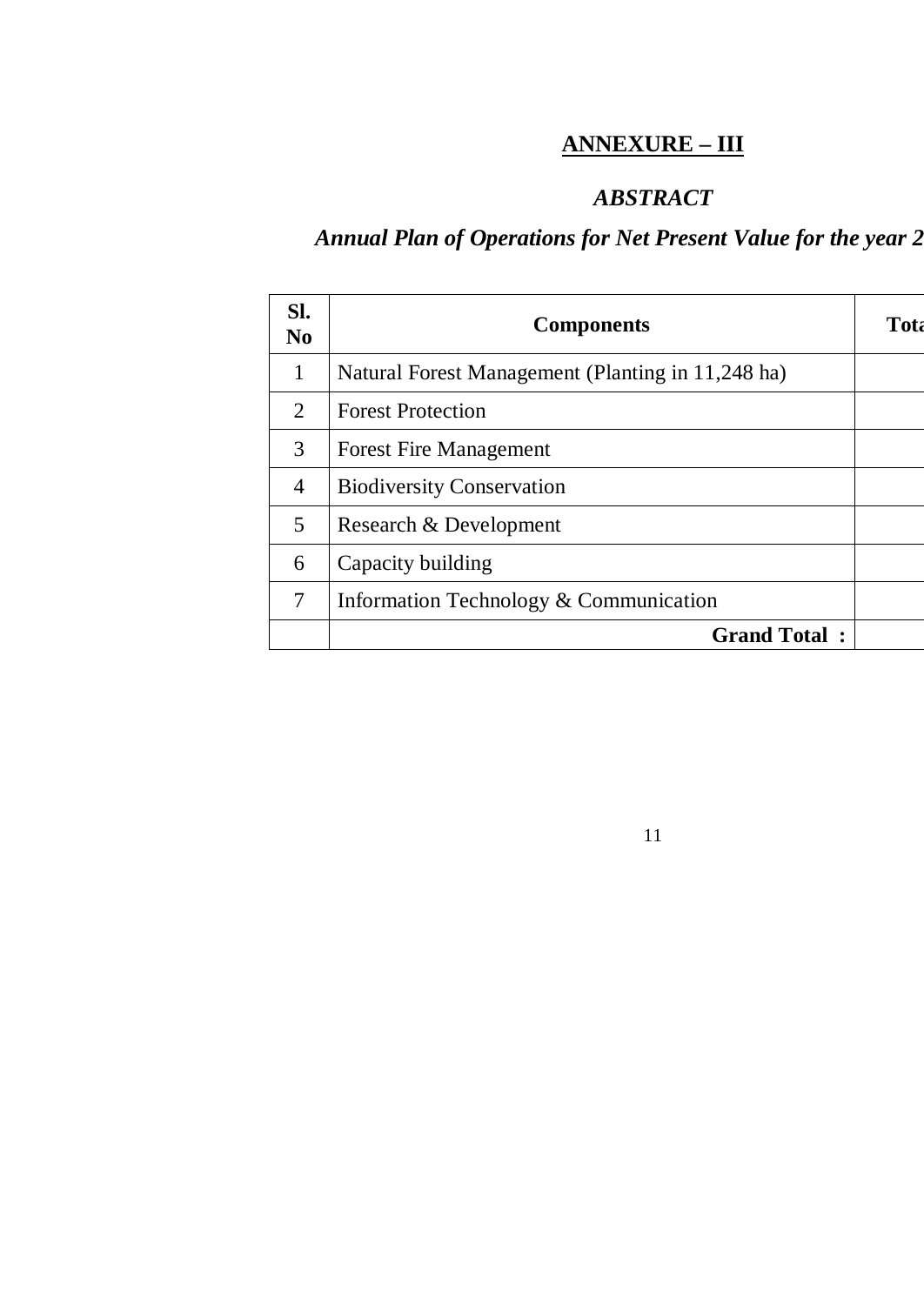# **ANNEXURE – IV NATURAL FOREST MANAGEMENT**

|                       |                                                                                                                                                  | Rs           |
|-----------------------|--------------------------------------------------------------------------------------------------------------------------------------------------|--------------|
| SI.<br>N <sub>0</sub> | Name of the Sub-component/ sub-activities                                                                                                        | Unit<br>cost |
| $\mathbf{1}$          | $\overline{2}$                                                                                                                                   | 3            |
| $\mathbf I$           | <b>Management of plantations and forests</b>                                                                                                     |              |
| a                     | Improvement & Management of Teak plantations in which mechanical & silvicultural<br>thinnings not carried out as per Working Plan Prescriptions. | 0.200        |
| $\mathbf b$           | Improvement and Management of natural bamboo bearing forests*(Adilabad, Guntur,<br>Khammam, Kurnool, RJY, Vizag, Warangal & FDPT Circles only)   | 0.010        |
| $\mathbf{C}$          | Rehabilitation of degraded Teak bearing areas, destroyed teak plantations and felled Teak<br>Plantations.                                        | 0.018        |
| $\mathbf d$           | Improvement and Management of red sanders bearing forests                                                                                        | 0.048        |
|                       | <b>Sub-Total I</b>                                                                                                                               |              |
| $\mathbf{I}$          | <b>Artificial Regeneration</b>                                                                                                                   |              |
| 1                     | <b>Teak Plantations</b>                                                                                                                          |              |
| a                     | Raising of teak plantation in 2X2 mt. espacement                                                                                                 |              |
|                       | i) Spill over advance operations including balance cost of stumps                                                                                | 0.166        |
|                       | i) Maintenance of nurseries                                                                                                                      | 0.003        |
|                       | ii) Raising of plantation in 2012 season                                                                                                         | 0.154        |
| b                     | 1st year maintenance of plantation                                                                                                               | 0.101        |
| $\mathbf{C}$          | Advance operations for <b>teak</b> plantations to be carried out in next planting season (2013)<br>including raising of nursery                  |              |
|                       | i) Advance operations                                                                                                                            | 0.035        |
|                       | ii) Raising of nurseries                                                                                                                         | 0.019        |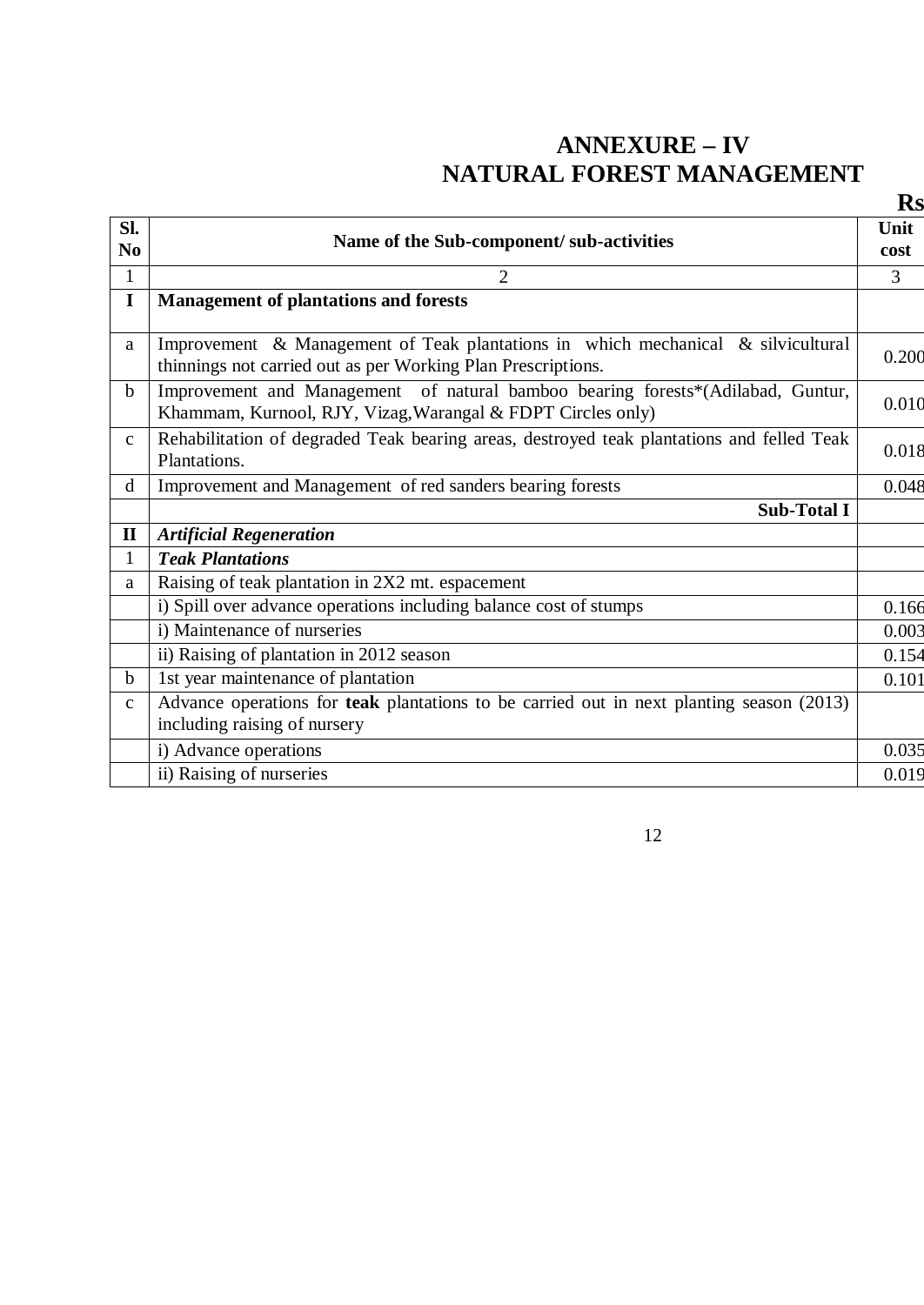| Sl.<br>N <sub>0</sub> | Name of the Sub-component/ sub-activities                                                                                          | Unit<br>cost |
|-----------------------|------------------------------------------------------------------------------------------------------------------------------------|--------------|
| $\overline{2}$        | <b>Eucalyptus Plantations</b>                                                                                                      |              |
| a                     | Rasing of Eucalyptus plantation in 3X2 mt espacement                                                                               |              |
|                       | i) Spill over advance operations                                                                                                   | 0.206        |
|                       | ii) Maintenance of nurseries                                                                                                       | 0.010        |
|                       | iii) Raising of plantation in 2012 season                                                                                          | 0.199        |
| $\mathbf b$           | 1st year maintenance of (Eucalyptus) plantation                                                                                    | 0.107        |
| $\mathbf C$           | 2nd Year maintenance of (Eucalyptus) plantation                                                                                    | 0.056        |
| d                     | Advance Operations for Clonal Eucalyptus to be raised in next planting season(2013)<br>including raising of nursery                |              |
|                       | i) Advance operations                                                                                                              | 0.253        |
|                       | ii) Raising of nurseries                                                                                                           | 0.071        |
| 3                     | <b>Red Sanders Plantations</b>                                                                                                     |              |
| a                     | Rasing of Red Sanders plantation in 3X3 mt espacement                                                                              |              |
|                       | i) Maintenance of nurseries                                                                                                        | 0.016        |
|                       | ii) Raising of plantation in 2012 season (Labour Intensive)                                                                        | 0.084        |
| $\mathbf b$           | 1st year maintenance                                                                                                               | 0.307        |
| $\mathbf c$           | Advance Operations for Raising Red sanders Plantations to be raised in next planting<br>$season(2013)$ including rasing of nursery |              |
|                       | i) Advance operations                                                                                                              | 0.090        |
|                       | ii) Raising of nurseries                                                                                                           | 0.107        |
| 4                     | <b>Bamboo plantations</b>                                                                                                          |              |
| a                     | Raising of bamboo plantations - (5X5 espacement)                                                                                   |              |
|                       | i) Maintenance of nurseries                                                                                                        |              |
|                       | ii) Raising of plantation in 2012 season                                                                                           |              |
| $\mathbf b$           | 1st year maintenance                                                                                                               |              |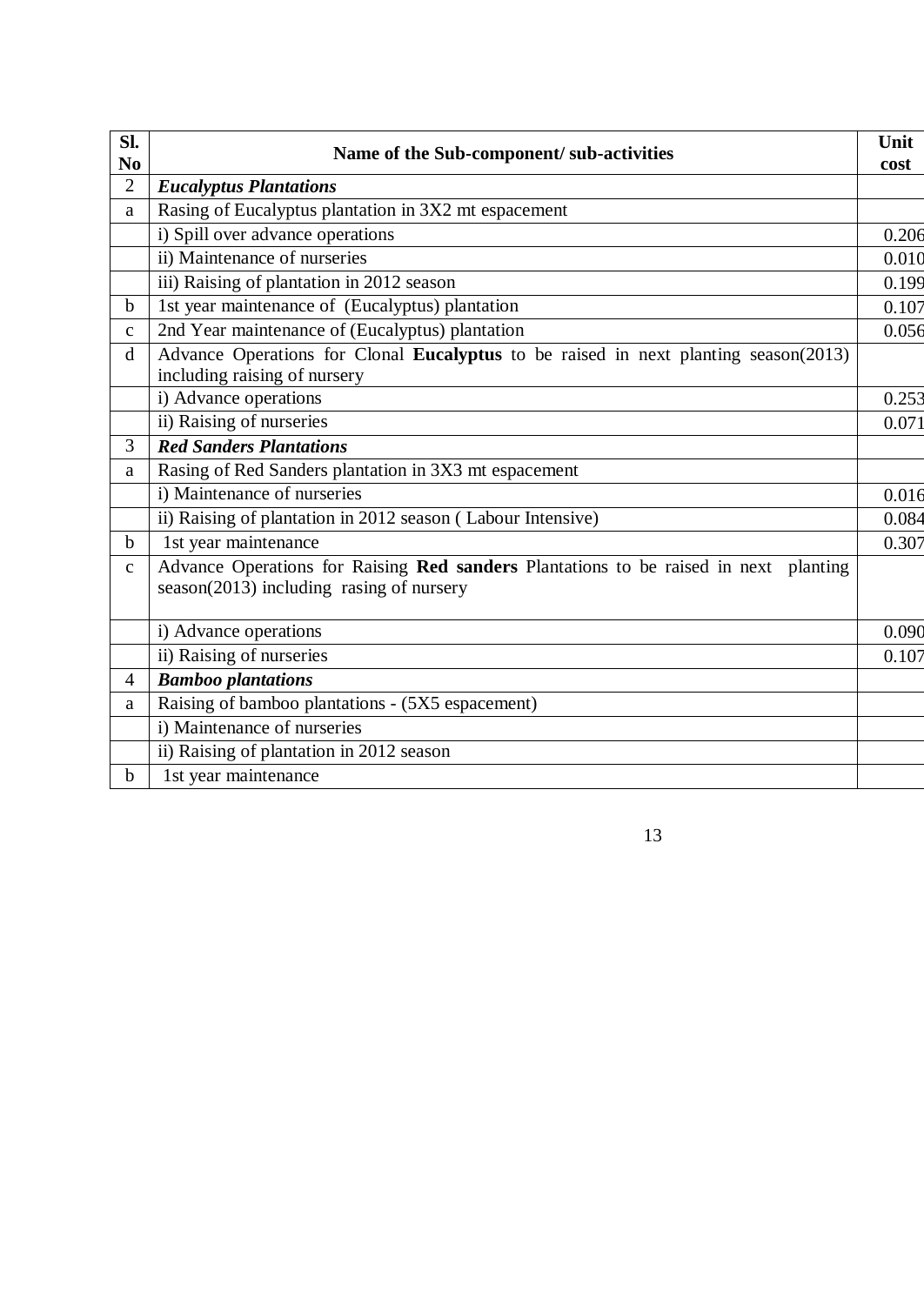| Sl.<br>N <sub>0</sub> | Name of the Sub-component/ sub-activities                                                                                           | Unit<br>cost |
|-----------------------|-------------------------------------------------------------------------------------------------------------------------------------|--------------|
| 4c                    | Advance Operations for raising Bamboo plantation in next planting season 2013 including                                             |              |
|                       | raising of nursery                                                                                                                  |              |
|                       | i) Advance operations                                                                                                               | 0.030        |
|                       | ii) Raising of nurseries                                                                                                            | 0.031        |
| 5                     | <b>Bamboo plantations mixed with Eucalyptus</b>                                                                                     |              |
| a                     | Raising of bamboo plantations mixed with Eucalyptus - (5X5 espacement - 400 Bamboo<br>and 380 Eucalyptus per ha.)                   |              |
|                       | i) Maintenance of nurseries                                                                                                         | 0.016        |
|                       | ii) Raising of plantation in 2012 season                                                                                            | 0.152        |
| $\mathbf b$           | 1st year maintenance                                                                                                                | 0.078        |
| $\mathbf{C}$          | Advance Operations for raising Bamboo plantation mixed with Eucalyptus in next<br>planting season 2013 including raising of nursery |              |
|                       | i) Advance operations                                                                                                               | 0.256        |
|                       | ii) Raising of nurseries                                                                                                            | 0.039        |
| 6                     | <b>Silver Oak plantations</b>                                                                                                       |              |
| a                     | Raising of silver oak plantations (3X3 espacement)                                                                                  |              |
|                       | i) Maintenance of nurseries                                                                                                         | 0.012        |
|                       | ii) Raising of plantation in 2012 season                                                                                            | 0.082        |
| $\mathbf b$           | 1st year maintenance                                                                                                                | 0.067        |
| $\mathbf{C}$          | Advance Operations and raising of Silver Oak including nursery raising                                                              |              |
|                       | i) Advance operations                                                                                                               | 0.071        |
|                       | ii) Raising of nurseries                                                                                                            | 0.059        |
| 7                     | <b>Barren Hill Afforestation</b>                                                                                                    |              |
| a                     | Raising of plantations (3X3 espacement)                                                                                             |              |
|                       | i) Maintenance of nurseries                                                                                                         | 0.009        |
|                       | ii) Raising of plantation in 2012 season                                                                                            | 0.099        |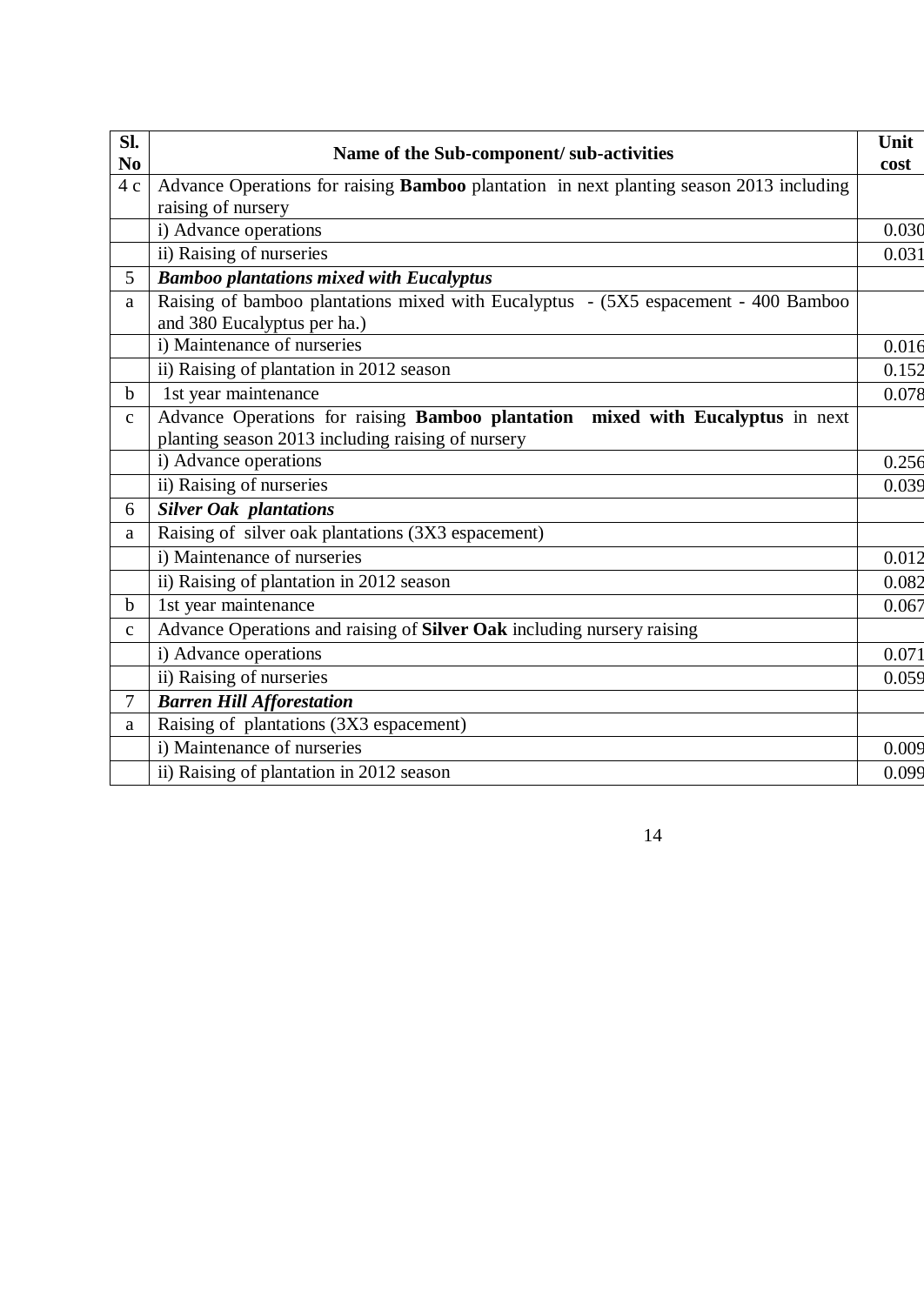| Sl.            | Name of the Sub-component/ sub-activities                                               | Unit  |
|----------------|-----------------------------------------------------------------------------------------|-------|
| N <sub>0</sub> |                                                                                         | cost  |
| 7 <sub>b</sub> | 1st year maintenance (Casurina Plantation)                                              | 0.223 |
| $\mathbf{C}$   | Advance operations for barren Hill Afforestation with mixed miscellaneous species to be |       |
|                | raised during 2012 including raising of nursery                                         |       |
|                | i) Advance operations                                                                   | 0.118 |
|                | ii) Raising of nurseries                                                                | 0.045 |
| 8              | <b>Sandalwood plantations</b>                                                           |       |
| a              | Raising of plantations                                                                  |       |
|                | i) Maintenance of nurseries                                                             | 1.000 |
|                | ii) Raising of plantation in 2012 season                                                | 0.125 |
| $\mathbf b$    | 1st year maintenance                                                                    | 0.070 |
| $\mathbf{C}$   | Advance operations and nursery raising of Sandal wood for 2012 planting                 |       |
|                | i) Advance operations                                                                   |       |
|                | ii) Raising of nurseries                                                                | 0.022 |
| 9              | <b>Non-Teak Secondary Hardwood species Plantations</b>                                  |       |
| a              | Raising of plantations                                                                  |       |
|                | i) Spill over advance operations                                                        | 0.000 |
|                | ii) Maintenance of nurseries                                                            | 0.022 |
|                | iii) Raising of plantation (Labour Intensive) in 2012 season                            | 0.056 |
|                | iv) Raising of plantation (SMM) in 2012 season                                          | 0.231 |
| $\mathbf b$    | 1st year maintenance                                                                    | 0.064 |
| $\mathbf{C}$   | Advance operations and Raising of Non-teak secondary hard wood species plantation in    |       |
|                | 2011                                                                                    |       |
|                | i) Advance operations                                                                   | 0.229 |
|                | ii) Raising of nurseries                                                                | 0.067 |
|                | Sub-Total 1 to 9 of II                                                                  |       |
|                | <b>Grand Total:</b>                                                                     |       |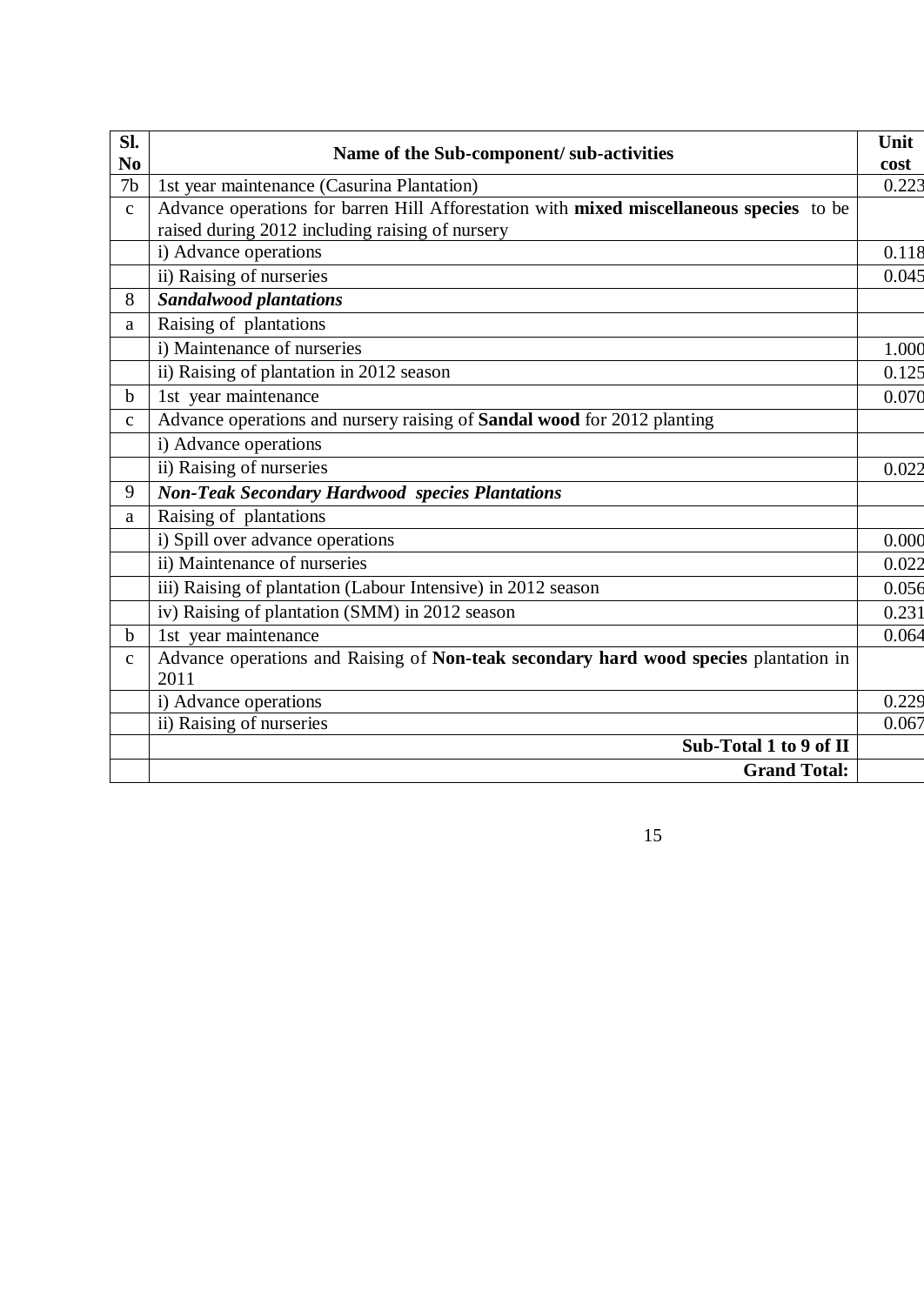**ANNEXURE - V**

|                       | <b>FOREST PROTECTION</b>                                                                                                                       | Rs. in         |  |
|-----------------------|------------------------------------------------------------------------------------------------------------------------------------------------|----------------|--|
| Sl.<br>N <sub>0</sub> | Name of the Sub-component/ sub-activities                                                                                                      | Unit<br>Cost   |  |
| $\mathbf{1}$          | 2                                                                                                                                              | $\overline{3}$ |  |
| $\mathbf I$           | Illicit fellings, Smuggling, poaching and mining                                                                                               |                |  |
| a                     | Base camps- $5$ Tribal helpers + Ration                                                                                                        | 4.00           |  |
| $\mathbf b$           | Strike forces / Anti-poaching squad with Local helpers and hiring of vehicle(5<br>persons in each unit under the control of a Forest Official) | 5.34           |  |
| $\mathbf{C}$          | Check posts (2 helpers)                                                                                                                        | 1.32           |  |
| d                     | Hire / operation Charges for boats                                                                                                             |                |  |
| e                     | Maintenance of police parties + ration                                                                                                         | 22.06          |  |
| $\mathbf f$           | Seizures safeguarding, feeding of accused, conduct of raids etc.                                                                               | 0.10           |  |
| g                     | Maintenance of dog squads for checking the illicit transportation of the Red<br>sanders                                                        | 1.25           |  |
| $\mathbf h$           | Forest Protection Force (5 parties with 25 armed men each with mobility)                                                                       | 48.60          |  |
|                       | Sub total I                                                                                                                                    |                |  |
| $\mathbf{I}$          | <b>Protection of Forests:</b>                                                                                                                  |                |  |
| a                     | Translation, Scanning and Documentation of R.F. Block notifications                                                                            |                |  |
| $\mathbf b$           | Construction of protection wall for urban forest blocks                                                                                        |                |  |
|                       | i) Spill over of works started in 2011-12                                                                                                      | 26.90          |  |
|                       | ii) Fresh works in 2012-13                                                                                                                     | 36.85          |  |
| $\mathbf C$           | Construction of quarters for protection staff.                                                                                                 |                |  |
|                       | i) Spill over of Qtrs. commenced in 2011-12                                                                                                    | 5.56           |  |
|                       | ii) Fresh Qtrs of 2012-13                                                                                                                      | 15.58          |  |
| d                     | Improvements to the Residential Quarters of Frontline staff                                                                                    | Actuals        |  |
| $\mathbf f$           | Improvement of Camping facilities to the Field Officers to supervise and monitor<br>protection of Forests                                      | Actuals        |  |
|                       | Sub total II                                                                                                                                   |                |  |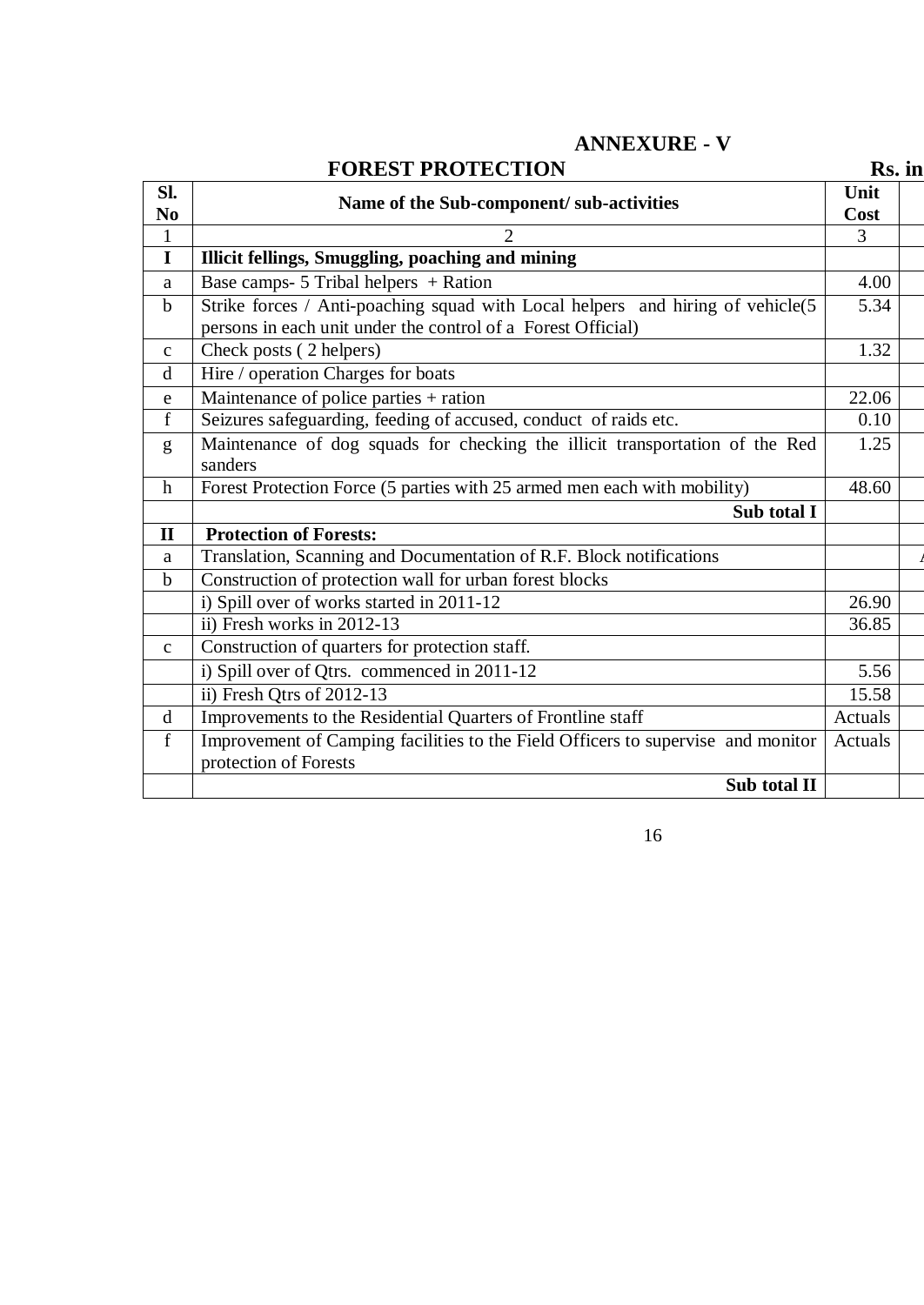| SI.<br>N <sub>0</sub> | Name of the Sub-component/ sub-activities                                       | Unit<br>Cost |  |
|-----------------------|---------------------------------------------------------------------------------|--------------|--|
| III                   | <b>Legal charges and Miscellaneous charges:</b>                                 |              |  |
| a                     | 1. Legal charges and charges to legal consultants                               | 0.20         |  |
| $\mathbf b$           | 2. Organizing Martyr's day and service medal function (Only Director Zoo Parks) | Actuals      |  |
| $\mathbf{C}$          | 3. Patrolling Charges:                                                          | 1.6314       |  |
| d                     | 4. Procurement of Vehicles for patrolling of Officers                           | 7.00         |  |
| e                     | 5. Purchase of arms and ammunition (DB Guns)                                    | Actuals      |  |
| $\mathbf{f}$          | 6. Improvement to Communications/Wireless network                               | 0.04         |  |
|                       | Sub total III                                                                   |              |  |
|                       | <b>GRAND TOTAL</b>                                                              |              |  |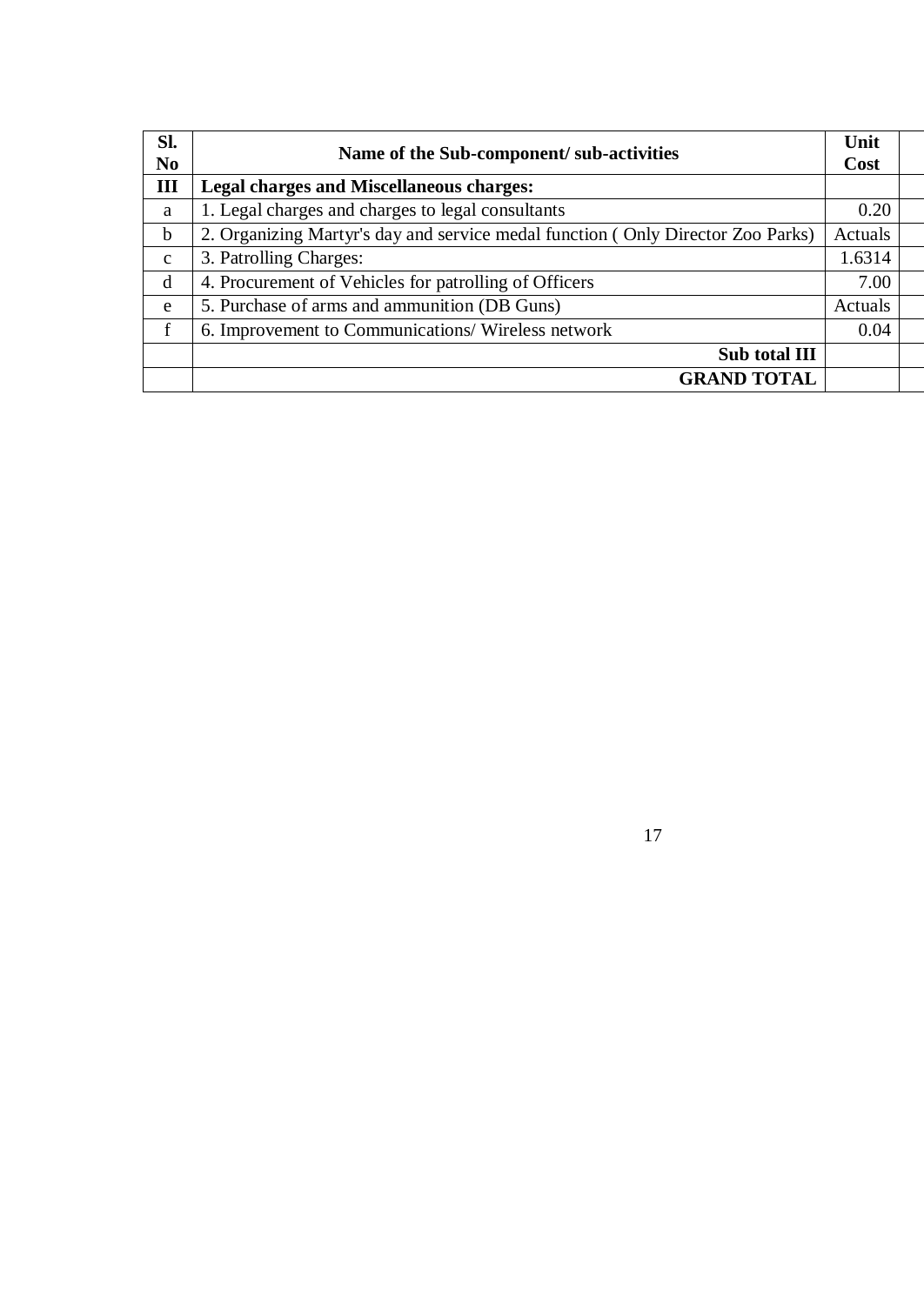# **ANNEXURE – VI**

# **FOREST FIRE MANAGEMENT**

### **Rs. In lakhs**

| Sl.<br>No.            | Name of the Component                                                                                                                                                                                     | Unit<br>Cost | Quar |
|-----------------------|-----------------------------------------------------------------------------------------------------------------------------------------------------------------------------------------------------------|--------------|------|
| $\mathbf{1}$          | Creation of new fire lines the fire lines which are not maintained                                                                                                                                        |              |      |
|                       | since $(5)$ years - Kms                                                                                                                                                                                   | 0.51         |      |
| $\mathcal{D}_{\cdot}$ | Fire Watchers for maintaining the existing fire lines and control<br>burningalong extraction / briddle paths (for 5 months per year in<br>fire season i.e. April, May, 2012 and January, February, March, |              |      |
|                       | 2013)                                                                                                                                                                                                     | 1.87         |      |
| 3                     | Construction of Fire Watch Towers (in areas highly vulnerable to<br>fire risk and must be located where base camps are stationed.)                                                                        |              |      |
|                       |                                                                                                                                                                                                           | 7.00         |      |
|                       | <b>Total</b>                                                                                                                                                                                              |              |      |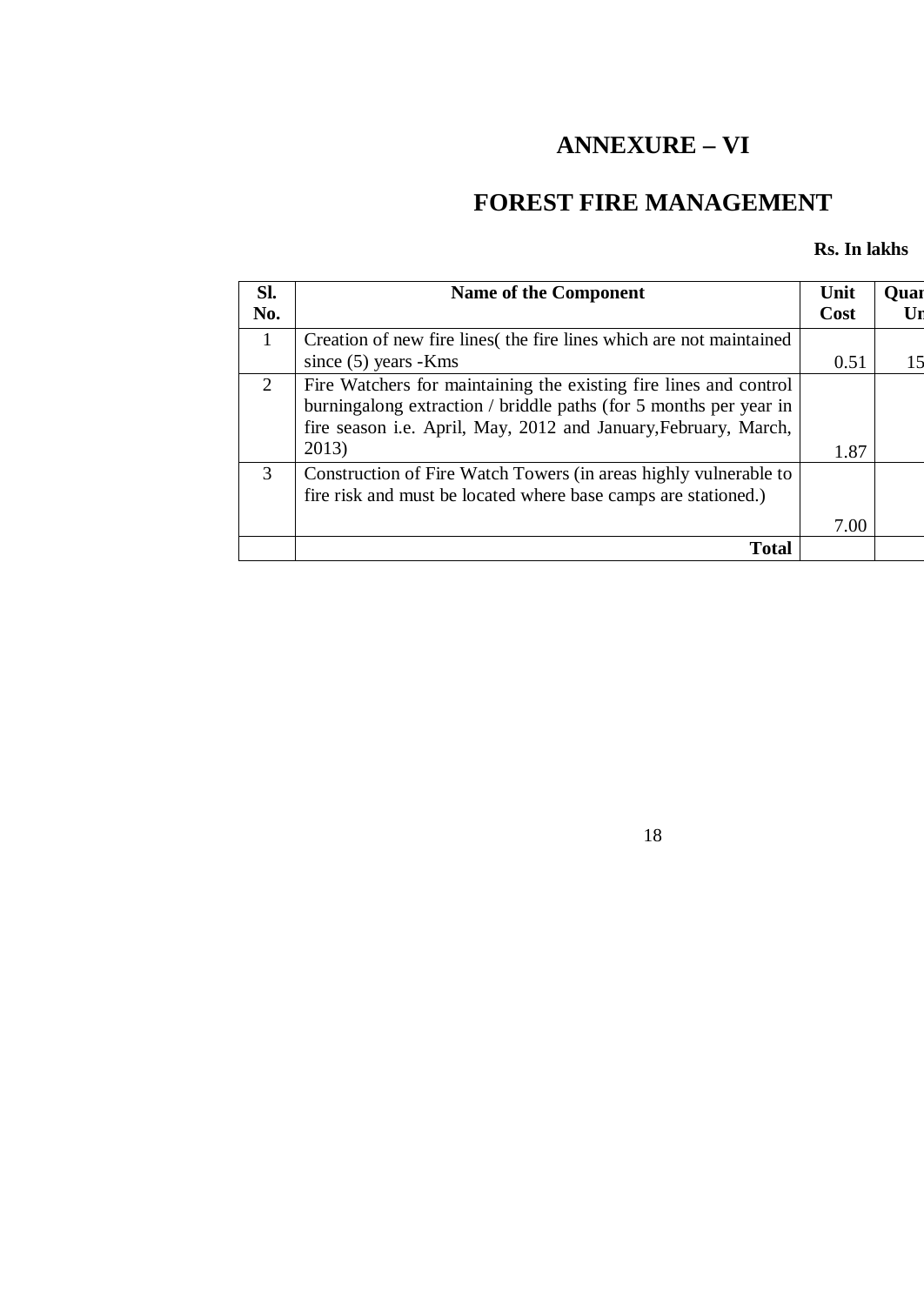### **ANNEXURE – VII**

### **BIODIVERSITY CONSERVATION**

|                |                                          | Rs. In lakh        |
|----------------|------------------------------------------|--------------------|
| SI.<br>No.     | <b>Item of Work</b>                      | <b>Financial O</b> |
| $\mathbf{1}$   | Habitat Improvement in Protected Areas   | 1197.8             |
| $\overline{2}$ | Water Resource Management                | 211.97             |
| 3              | Man-animal conflict reduction            | 137.73             |
| $\overline{4}$ | WL Protection & Anti-Poaching activities | 51.44              |
| 5              | Fringe Area Development                  | 101.75             |
| 6              | Wildlife Extension & Education           | 156.20             |
| 7              | Animal Conservation & Breeding Centres   | 98.78              |
| 8              | Wildlife Research & Data Collection      | 55.64              |
| 9              | Development of WL Prominence Areas       | 72.48              |
| 10             | <b>EX-situ Conservation</b>              | 416.20             |
|                | <b>TOTAL</b>                             | 2500.0             |
|                |                                          |                    |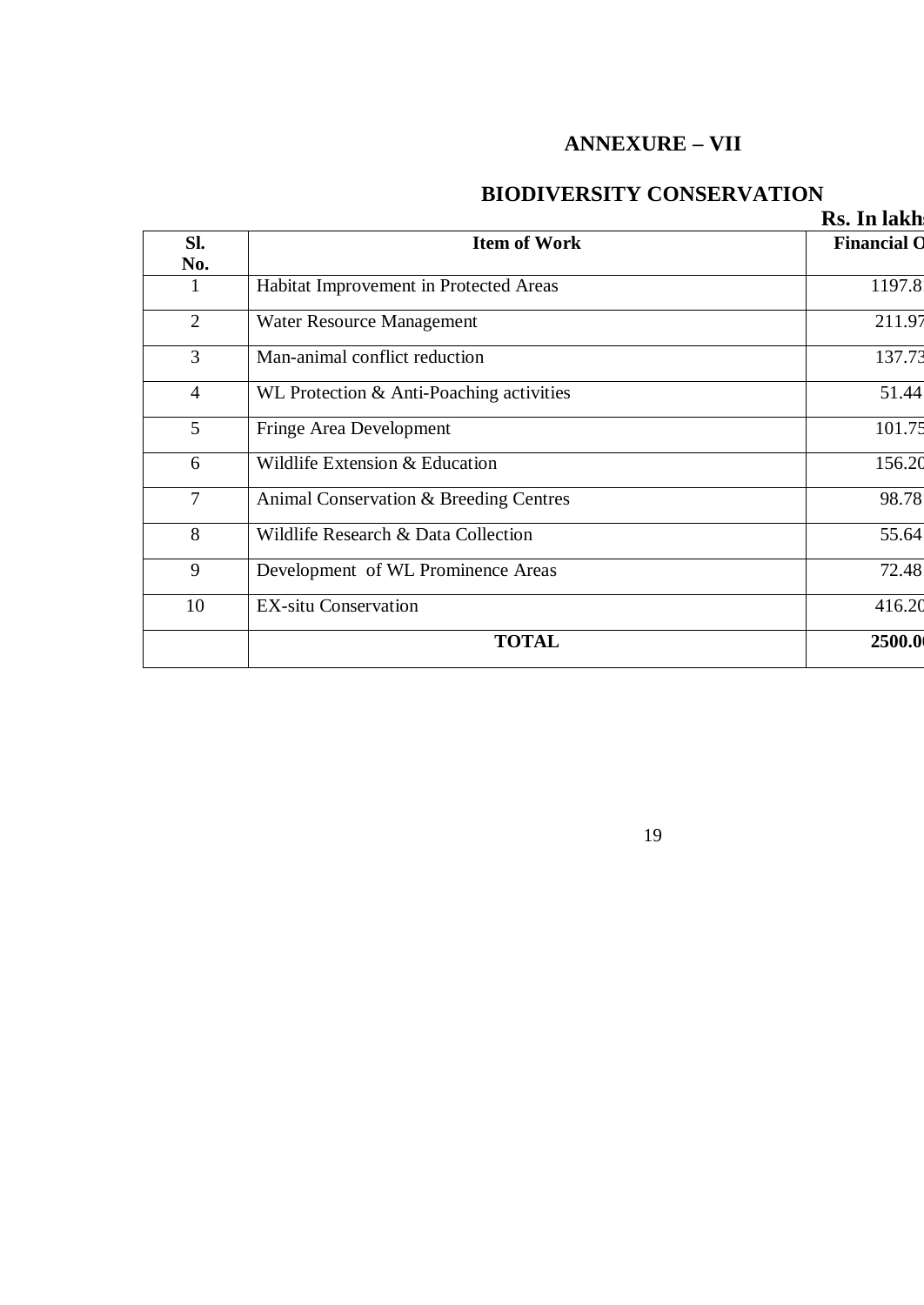### **ANNEXURE – VIII**

### **RESEARCH AND DEVELOPMENT**

 $\mathsf R$ 

| Sl.<br>No.     | <b>Name of the Component</b>                                                                        | F |
|----------------|-----------------------------------------------------------------------------------------------------|---|
| $\mathbf{1}$   | Strengthening research infrastructure & creation / maint. of central<br>nurseries                   |   |
| $\overline{2}$ | Procurement of machinery & equipment                                                                |   |
| 3              | Documentation & strengthening of library                                                            |   |
| $\overline{4}$ | Tree breeding activities                                                                            |   |
| 5              | Clonal forestry research and domestication of indigenous forest species                             |   |
| 6              | Seed technology, laboratory research, production of bio-fertilizer, etc.                            |   |
| $\overline{7}$ | Improvement of nursery tech. & production of QPM, clonal & tissue<br>cultured seedlings             |   |
| 8              | Natural forest management & conservation of eastern ghat flora                                      |   |
| 9              | Special Research Topics, Maintenance of Research Plots, Data<br>capturing, Analysis & documentation |   |
| 10             | Miscellaneous such as chemical $\&$ glass wares $\&$ contingencies                                  |   |
|                | <b>TOTAL</b>                                                                                        |   |
|                |                                                                                                     |   |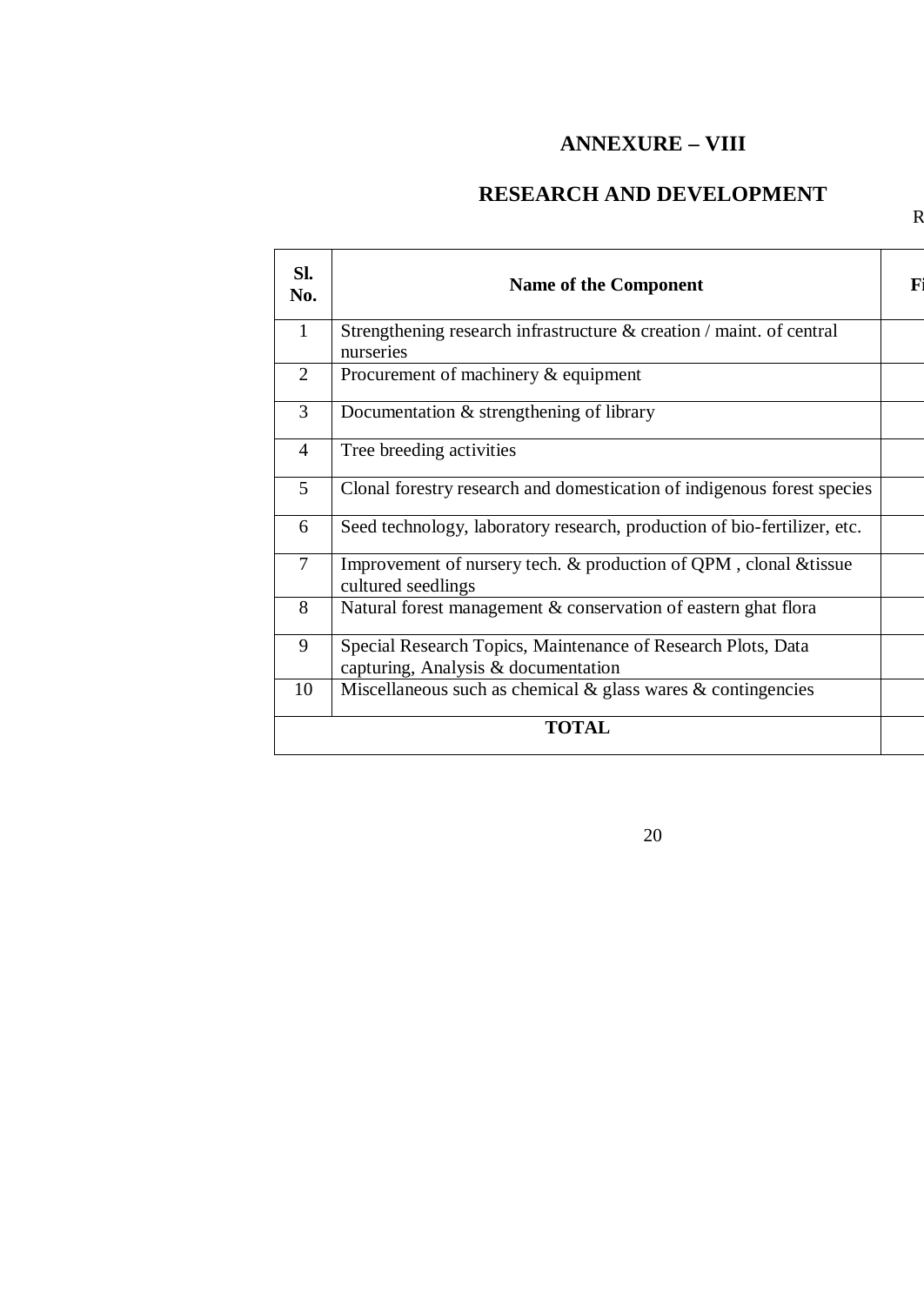### **ANNEXURE – IX**

### **CAPACITY BUILDING**

21

 $Rs. In$ 

| S.No           | <b>Name of the Component</b>                                          | Unit |
|----------------|-----------------------------------------------------------------------|------|
| A.             | <b>Infrastructure for Capacity Building</b>                           |      |
|                | Spill over Construction of Hostel Building for FRO Trainees-          |      |
|                | Ground Floor including fittings and axillary services                 |      |
| $\overline{2}$ | Spill over Construction of First Floor and auditorium for Hostel      |      |
|                | building of FRO Trainees, including Project management and            |      |
|                | Technical supervision costs.                                          |      |
| 3              | Furnishing of Ground Floor of Hostel Building for FRO Trainees        |      |
|                | (If clearance is not obtained from Govt., to be met from internal     |      |
|                | resoyurces of APFA / CEFNARM)                                         |      |
|                | Furnishing of First Floor of Hostel Building for FRO Trainees<br>(If) |      |
| $\overline{4}$ | clearance is not obtained from Govt., to be met from internal         |      |
|                | resoyurces of APFA / CEFNARM)                                         |      |
|                | Spill over Construction of Training Centre for Capacity Building      |      |
| 5              | (excluding Rs. 140.00 lakhs as share from CEFNARM) including          |      |
|                | Project Management and Technical Supervision costs.                   |      |
|                | <b>Total A</b>                                                        |      |
| <b>B.</b>      | Trainings, Workshops, Study tours & Publications Proposed             |      |
| $\mathbf{C}$ . | Specialized trainings and workshops on                                |      |
| D.             | <b>Recruitment and Training of frontline staff</b>                    |      |
|                | <b>Grand Total</b>                                                    |      |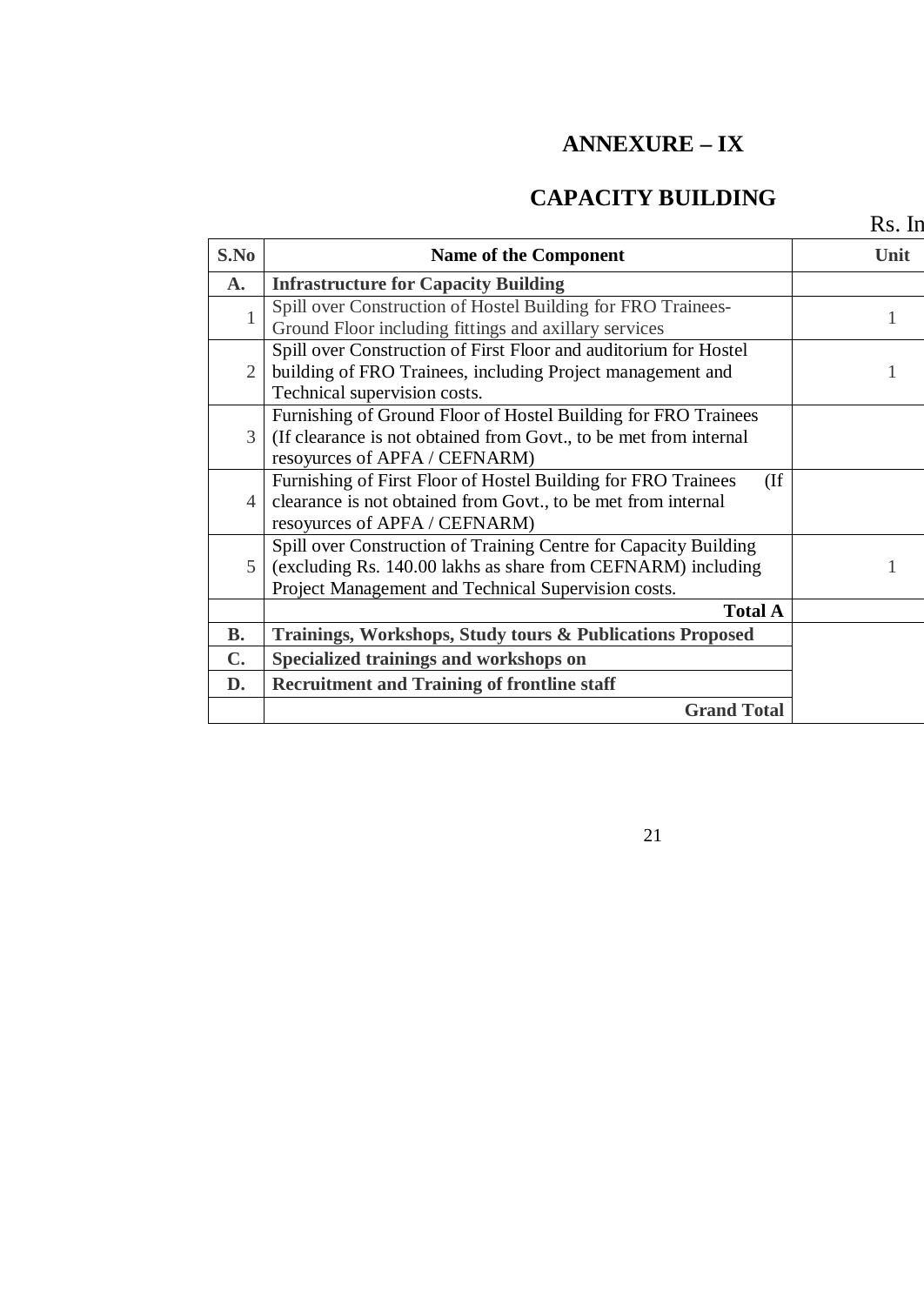### **ANNEXURE - X INFORMATION TECHNOLOGY AND COMMUNICAT**

| S.             | <b>Name of the Component</b>                                                          |
|----------------|---------------------------------------------------------------------------------------|
| N <sub>0</sub> |                                                                                       |
| $\mathbf I$    | Spill Over of 2011-12                                                                 |
|                |                                                                                       |
| $\mathbf{A}$   | Geomatics Activities - Inhouse and Outsoucing - Trees outside forest density mapping, |
|                | development of FMIS package, survey of notified forest blocks, FCA areas etc.         |
| B              | Improvement of Infrastructure and communication -Purchase of software and hardwar     |
|                |                                                                                       |
|                | Sub                                                                                   |
|                |                                                                                       |
| $\mathbf H$    | 2012-13 plan                                                                          |
|                |                                                                                       |
| A              | Geomatics Activities – Inhouse and Outsourcing-vegetation cover, change monitoring    |
|                | and outside forest density mapping, DEM, stock mapping, analysis of RoFR claims,      |
|                | development of FMIS package, survey of notified forest blocks, FCA areas, Systems,    |
|                | network and website, refining of Forest Atlas etc.                                    |
| B              | Improvement of Infrastructure and communication – improvement in Communitaion         |
|                | infrastructure, IT infrastructure, Purchase of software and hardware                  |
|                | Sub <sub>1</sub>                                                                      |
|                |                                                                                       |
|                | <b>GRAND 7</b>                                                                        |